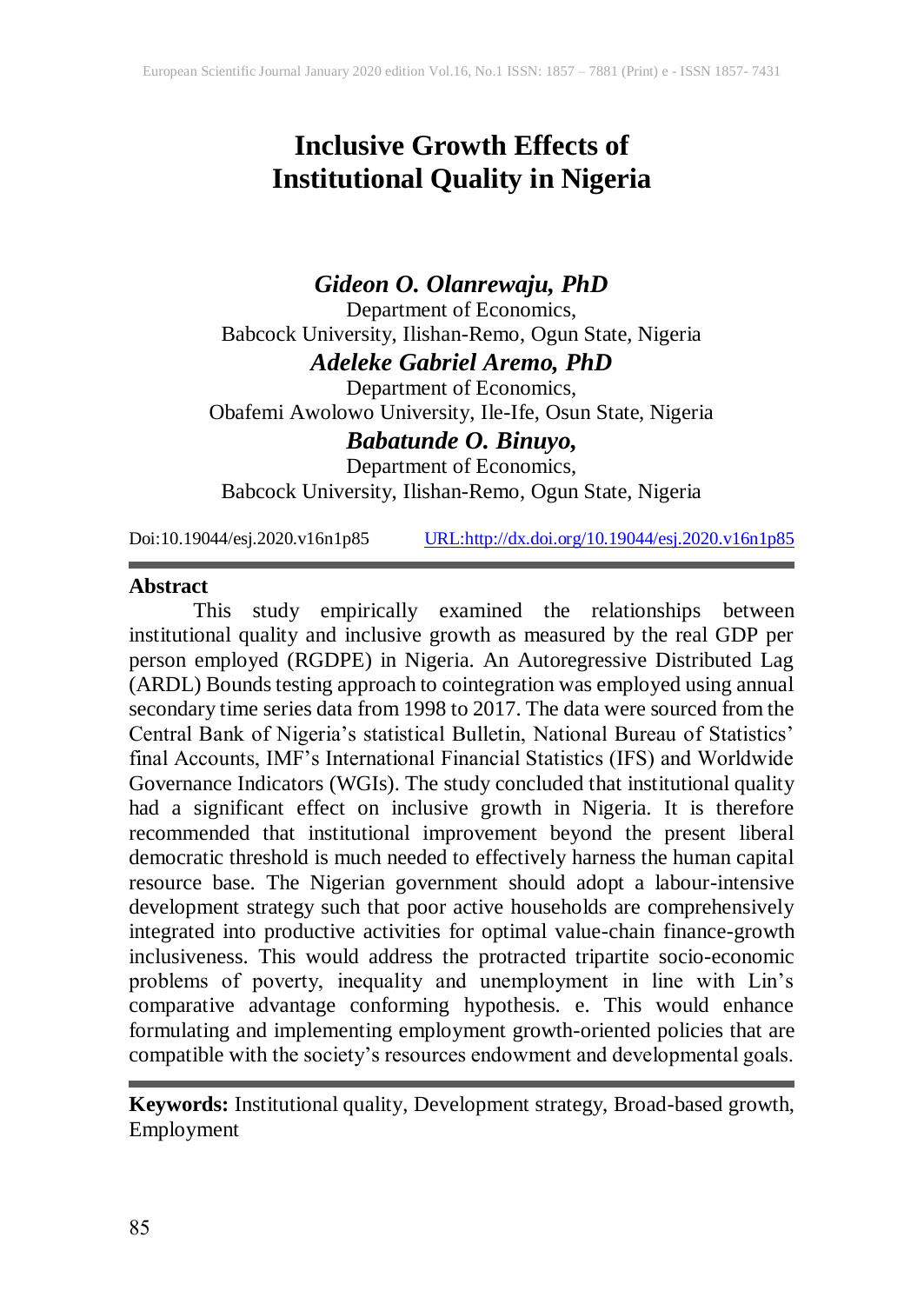# **Introduction**

Many speculate that the development differentials between the advanced countries and that of most low-income developing economies are due to differences in the institutional factors that affect the rates of economic growth and inclusiveness. However, contextualizing the critical role plays by institutions of governance in fostering a broad-based productive employment growth remains one of the most challenging puzzles to have emerged in the resource-rich developing countries like Nigeria. While the growing body of empirical research has established the links between institutions and differential growth paths across countries, country-specific studies that have explored the dynamism of inclusive growth as a triple-win solution to the tripartite socio-economic problems of poverty, inequality and unemployment are not only sparse, but there seem actually no consensus explanation yet on whether institutional quality is more of a cause variable rather than consequence. Moreover, the few available studies have not been able to acknowledge the impossibility of 'an inherently exclusive market' as the best inclusive growth strategy for the low-middle income developing economies like Nigeria.

Over time, the historical perspectives of the old industrialized economies like the United States and Europe; and also the fascinating results from study on the Newly Industrialized Economies (NIEs) in Asia and the BRICS' countries have shown that their seemingly equitable economic growths did not follow the conventional neo-classical growth theories in their strict tenets (Martinez & Mlachila 2013; Jerome, 2016). Thus, almost all the countries that were regarded the most successful in making growth largely more inclusive had such a strategic and transformative effects of the state institutional quality in their economies. As a result, these countries have been widely acknowledged to have consistently pulled millions of their people out of poverty, sizably reduced inequality gaps and lowered the unemployment rates through a purposeful institutional capacity and character of the state (Ghatak, 2003; Peet & Elaine (2009).

Notably, in contrast, the Nigerian economy has continued to be daunted by somewhat inexplicable paradoxes. For example, the country though immensely so blessed, yet always ranked as one of the countries with the worst poverty incidence. Being the sixth largest producer of crude oil, still imports finished petroleum products over the years. Has more places of worship per square meter than the most nations on earth, yet corruption and violence have continued to threatening our corporate existence. Having lived together as a nation for over one hundred years, still yet daily you hear stories of her breaking up. Most surprisingly, during the last one-and-half decades preceding the recent recession, Nigeria remarkably had witnessed an impressive average growth rate of about 7.0 per cent, yet the growth was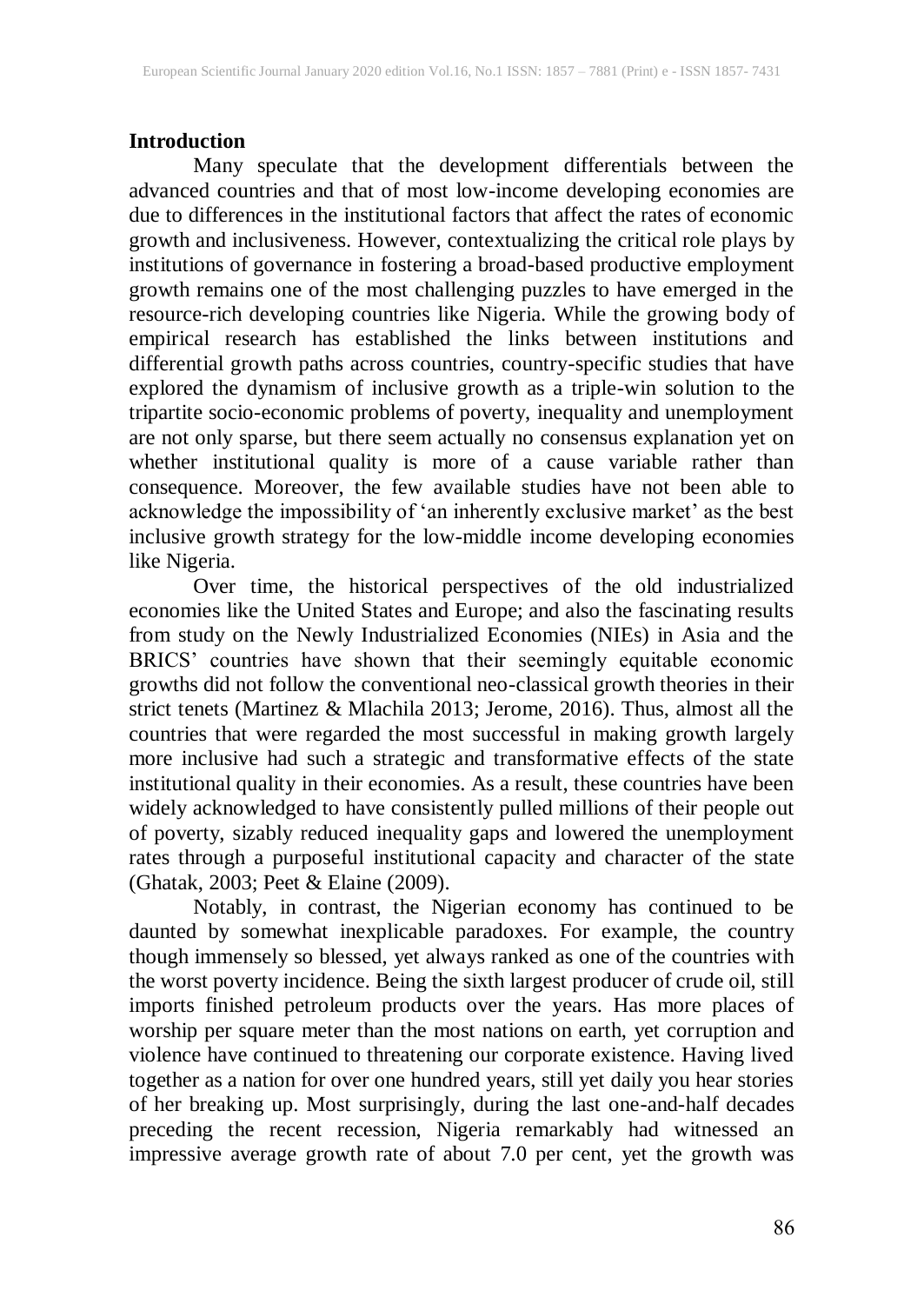substantially non-inclusive. Despite the rebasing of her GDP in 2013 in which the country emerged as the largest and fastest growing economy in Africa and  $26<sup>th</sup>$  in the whole world, the attainment of this growth episode did not translate into significant improvements in the socio-economic life of average citizens (reductions in unemployment rate, poverty, and income/wealth inequality). Unfortunately, the reverse has been the case (Ozughalu & Ogwumike, 2015).

To this end, focusing on a broad-based active participation and not just on distribution outcomes in the growth narratives for the low-income developing countries in order to 'catch up' can no longer be over-emphasized. The 'growth-first' notions and hoping that these outcomes will trickle down to developmental outcomes are no longer adequate and equally out of touch with the present realities, particularly for the resource-rich and labourabundant developing economies like Nigeria. As noted by Chang, 2011), the route to inclusive growth lies in shifting to investment in human capital and innovations for productive economic activities (structural transformation). This is because, without a broad-based socio-economic transformation, the ravaging tripartite socio-economic problems of poverty, inequality and unemployment will continue to be increasingly unassailable in these lowincome developing countries like Nigeria (Stiglitz, 2016).

Traditionally, given the state's apparent resilience in terms of capacity and character, it has always become the only viable agent that has a vested interest in ensuring a growth with inclusiveness by creating equitable economic opportunities along with equal access to them by all, particularly by those hitherto excluded (the poor and the vulnerable in society) from the growth process. Thus, the mounting tripartite socio-economic problems of pervasive poverty, huge inequality gap and worrisome unemployment rate, now manifesting in their diversely variegated socio-upheaval dimensions (insurgency/militancy, kidnapping, terrorism, vandalism, and the like), which are attributable to social and financial exclusions could be reversed.

Against this backdrop, it is therefore not hard at all for anyone to imagine the critical missing links in the inclusive growth process. With the unbroken democratic rule in Nigeria since 1999, it is imperative to see how the 'improved' political governance has helped in fostering, or otherwise, financial development and inclusive growth in the country. This study therefore, is guided by the work done on the financial inclusion-growth link, and the belief that the quality of institutions underlies the causal interactions between financial inclusion and inclusive growth. Employing the ARDL Bounds testing framework, this study investigated the short-run and long-run effects of institutional quality on the real GDP per person employed in Nigeria while controlling for indicators of technology choice and financial inclusion. Hence, the study assessed the effect of institutional quality on inclusive growth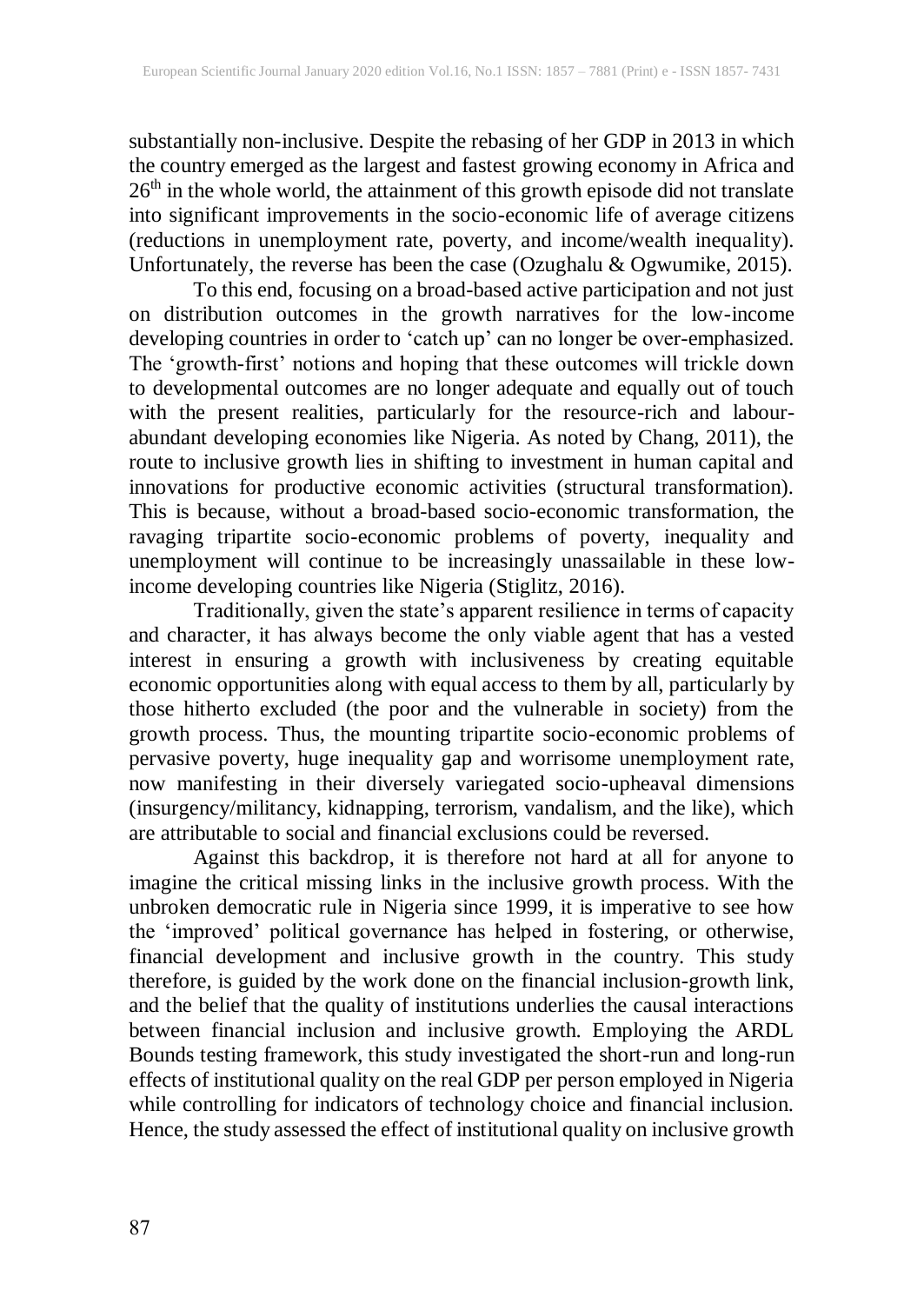which is measured by the real GDP per person employed variable in Nigeria between the periods of 1998 and 2017.

In order to examine the institutional role of the state within the analytical governance framework (GAF), the study's variables of interest are the standardized worldwide composite governance indicators of institutional quality (GEFe) due to Kaufumann, Kraay and Mastruzzi (2010), the constructed index of financial inclusion (IFI) to measure financial inclusion's three dimensions of availability, accessibility and usage of formal financial services(Sarma, 2008), and real GDP per person employed (RGDPE) as proxy for inclusive growth. Other aggregate proxy indicators include technology choice index (TCI) constructed as the value-added to labour ratio in manufacturing over the total value-added to aggregate labour force ratio (Bruno, Douarin, Korosteleva and Radosevic (2015). The paper is structured as follows: Section 2 presents the review of literature on relationship between inclusive growth and institutional quality. Section 3 describes the data and methodology. Section 4 presents and discusses the empirical results while Section 5 concludes.

#### **Literature Review**

Building on the earlier intuition by North (1981), the field of development economics has come to recognize the institutional imperative of growth inclusiveness. However, two main divergent views on the crucial role of institutional quality in enhancing growth process through financial enablement and empowerment of society at large have undoubtedly continued to motivate a sizeable body of scholarship. On the one ground, several authors (La Portal, 1998; Chang, 2011; Acemoglu & Robinson, 2013; Onwusu & Odhambo, 2014; Kebede & Takyi, 2017) stress that political institution is endogenous to a country's financial development and growth, and this considerably accounts for growth variance both across countries, and over time, within countries.

On the other hand, scholars (Sachs, 2005; Durlauf et al. 2005; Kurtz & Schrank, 2007; Rodrik, 2008; Anders & Tamayo, 2015; Briguglio, 2016) among others, hold different theoretical perspective on the link between institutional quality and growth. They dismiss governance out of hand, and assert that poor countries cannot afford quality institutions of governance. Moreover, the existence of causality between institutional quality and growth is less certain, and rather could as well run the other way round. Thus, their perceived negative correlation between governance and growth seems to contradict a commonly held view that development and institutional quality generally go hand-in-hand.

La Porta, et al., (1998) commence a research line on the quality of governments on various outcomes in 152 countries using government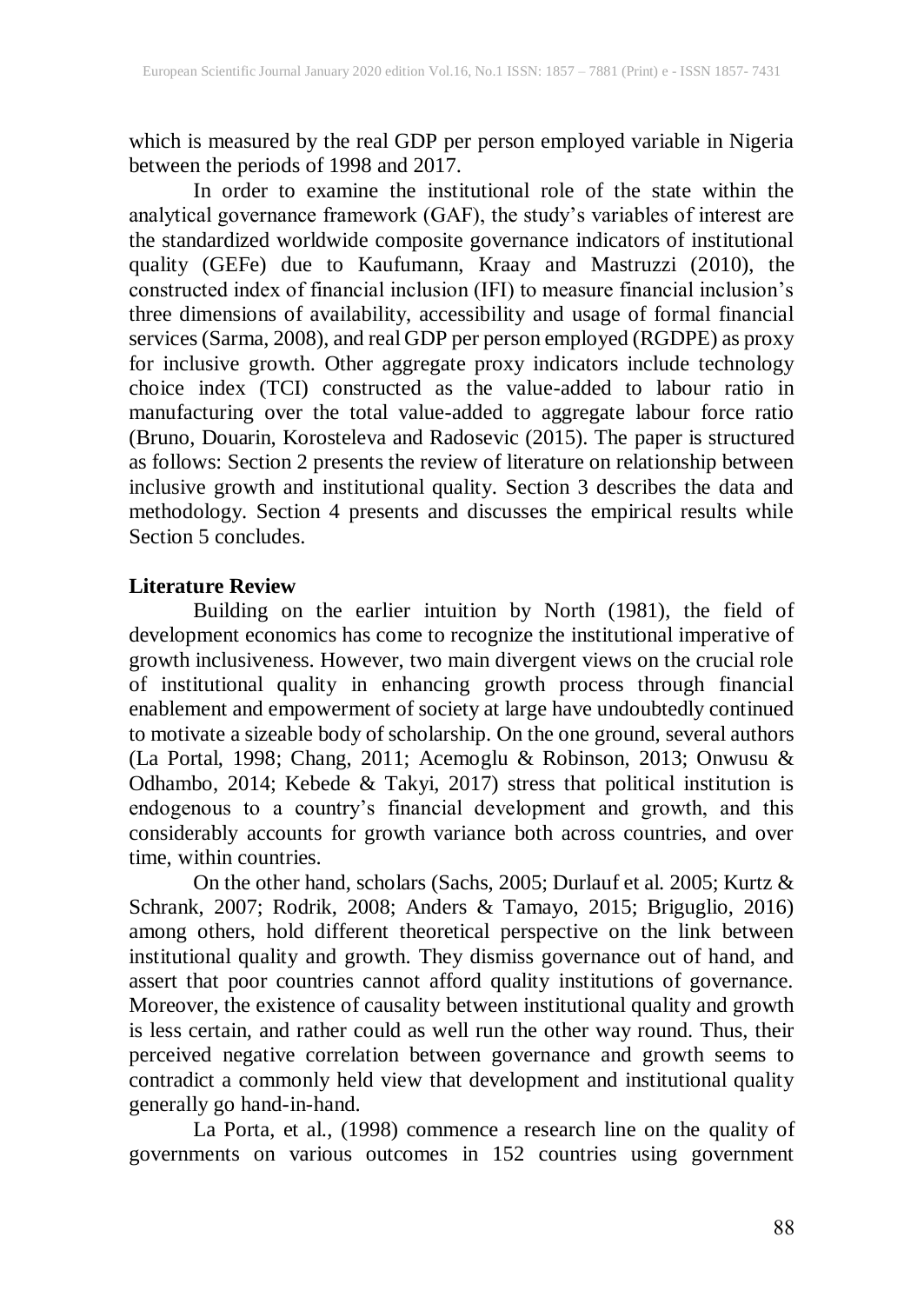performance measures such as public sector efficiency, public good provision, size of government, and political freedom. The study found that countries that are poor, use French or socialist laws, or have high proportions of Catholics or Muslims exhibit inferior government performance. Moreover, the author consistently maintains that the larger governments tend to be the better in their performance and vice versa. In addition, the importance of historical factors such as, the economic, political, and cultural theories of institutions, explain the variations in government performance across countries.

Ajayi (2002) examines the theory and facts of how the quality of institutions and policies applied to the African situation. He observed that the missing link in Africa's growth process is the absence of adequate policies and efficient institutions. He found that corruption; ethno-linguistic fractionalization and civil strife as the institutional quality measures which have deleterious effects on growth. He also found that the conventional economic factors responsible for growth in Africa generally, and Nigeria in particular, do not fully explain its growth process. The study is relevant to the present as it has created useful insight into the problem which the present study sets out to solve.

Consistent with Ajayi's advocacy, Sachs (2005) describes the less developed countries (LDCs) as being caught in a structural poverty trap which he attributed to untapped productive forces compounded by asymmetric globalization. However, he contends that in spite of the odds, these countries still have a latent potential for evolving growth inclusiveness and sustainable development strategies, capable of breaking the vicious circle of underdevelopment and poverty within the framework of democratic developmental states. He strongly opines that 'development from within is the best, if not the unique opportunity; and that genuine development of Africa cannot happen by replicating foreign models. Thus, this study has further provided the desired stimulus for the present study. Policy implication of findings to government is that a 'home grown' inclusive framework should be evolved for triple-win solutions to the tripartite socio-economic concerns.

Furthermore, Lin (2009) highlights the links among factor endowments, institutions and differential growth paths testing the effects of both the CAC and CAD strategies on economic performance, on a sample of 122 countries in the period from 1962 to 1999. As a proxy variable for CAD, the author employed the relative size of capital-intensive production and also included a variety of institutional control variables (index of economic freedom, the costs of starting a business, ratio of trade dependence etc.). The findings indicate that the CAD strategy indeed has a statistically significant negative effect on growth and leads to an increase in inequality. The author argues that the government that adopts a CAD strategy encourages firms to ignore the existing comparative advantages of the economy in their entry of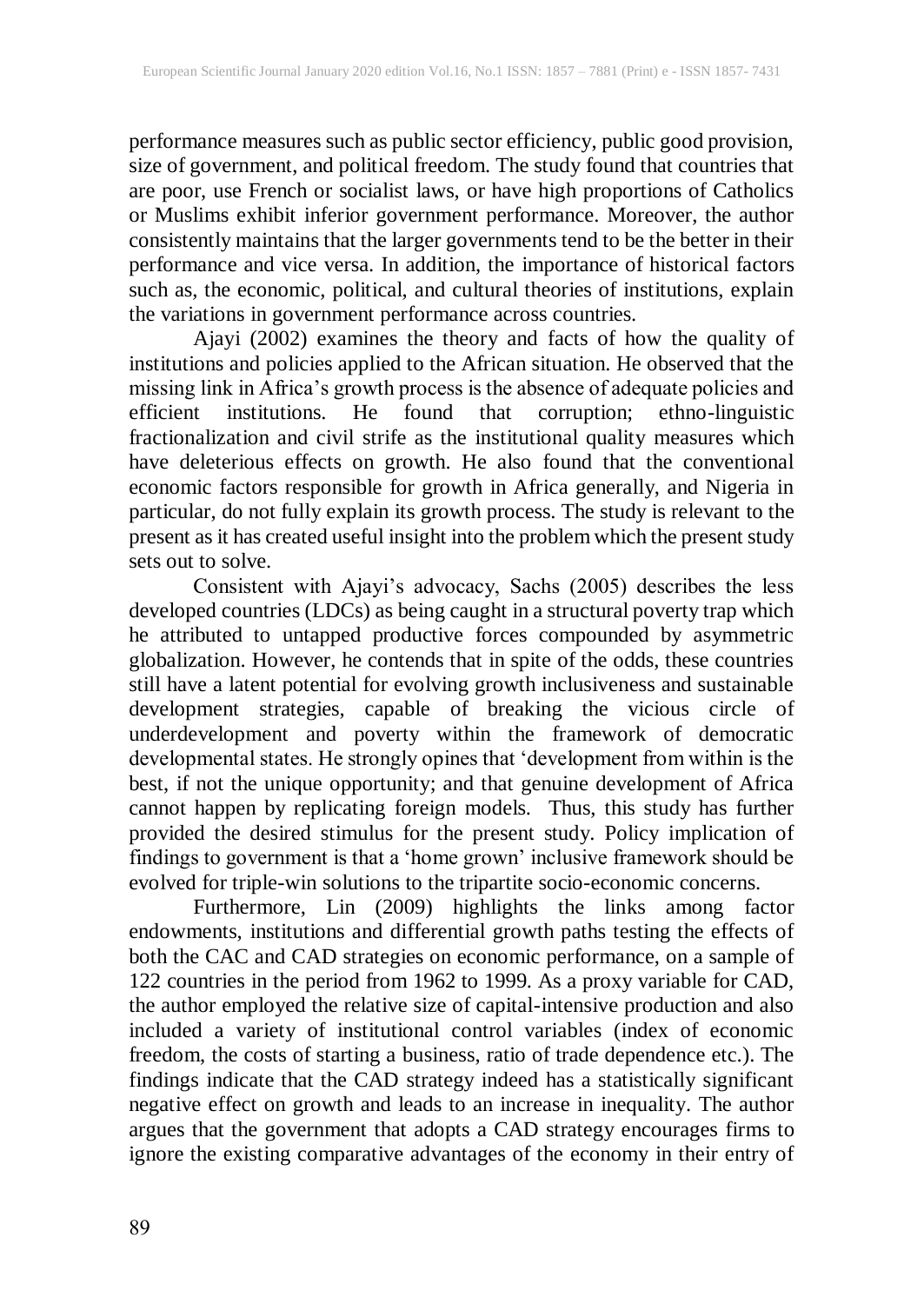industry and this largely would be responsible for giving firms subsidies in order to compensate for losses arising from policy burdens. Consequently, the economy would be unproductive and full of rent-seeking.

Taking a closer look at two critical issues of governance and institutional quality measurement and direction of causality between institutional development and economic development in the developing Asian countries, Zhuang, de Dios and Lagman-Marrtin (2010) examine the role of governance and institutions. Applying a simple classification framework under the widely used world governance indicators (WGIs), the authors found that the Asian economies with government effectiveness, regulatory quality, and rule of law scored above the global means and grew faster on average during the period 1998-2008, than those economies below the global means. In effect, their findings are consistent with Levy and Fukuyama (2010) that, improving governance in these three dimensions could be used as potential entry points of development strategies for many other developing economies in the region and elsewhere.

In their recent study, Acemoglu and Robinson (2013) provide a quick overview of the literature on how institutions matter for development, and such the success or failure of any nation is largely contingent upon its political institution, and not the economic institutions, geography, culture or value systems. The authors, thus, view a country's political institution as the main determinant of other economic institutions, which in turn determines the country's ultimate success or failure. The study argues that countries with "extractive" political systems — in which power is wielded by small elites either fail to grow broadly or wither away after short bursts of economic expansion. In their opinion, more specifically, economic growth depends on widespread technological innovation and that only could be sustained by intellectual property environment underpinned by political equality for a shared-economic prosperity.

Saez (2013) provides a review essay on the strengths and weaknesses of different methodological approaches to the study of the relationship between governance and inclusive growth. Randomized Controlled Trials (RCTs) is one of the preferred approaches that appear to offer the most optimal 'bridging' link between variable-based and qualitative approaches. The author observed that in spite of the fact that a lot of seminal and cutting-edge works have been done on the link between governance and economic growth, there is no yet a comprehensive time-series using inclusive growth indicators. While the econometric analyses tend to view good governance as a precondition for optimal financial development, the qualitative case-studies tend to view good governance as a precondition to support inclusive growth policies. Thus, it was inferred that neither approach seriously engages with governance as a central determinant of inclusive growth. Exploring therefore, datasets that would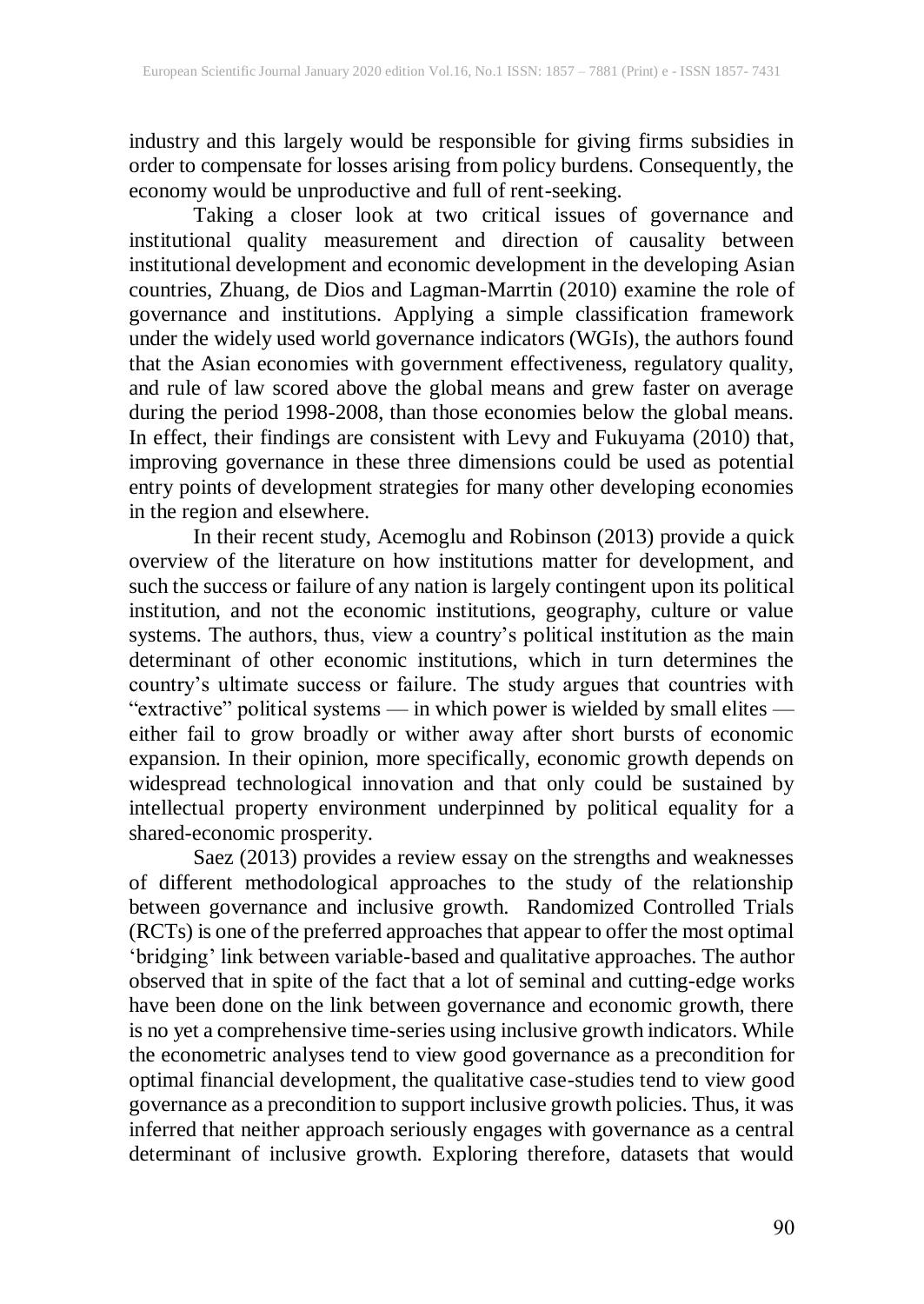enable the development of more testable hypotheses on the link between governance and inclusive growth remains imperative and therefore the focus of this present study.

Assessing the role of institutions on economic growth for a panel of 35 Asian countries over the period 1996 to 2012, Nawaz, Iqbal and Khan (2014) employ the fixed effects and System-Generalized Method of Moments (SYS-GMM) estimation technique. The study constructs institutional quality index using six worldwide governance indicators. Theoretically, as institutional quality improves, the rent-seeking activities decrease and hence income increases and vice versa. The empirical findings though supportive of the hypothesis that institutions exert positive impact on the long-run economic growth, they maintain that it is relatively more effective in the developed Asia than in the developing Asian countries. Thus, the impact of institutions on economic growth could vary widely across economies depending on the level of economic development. Implying that, different countries require different set of institutions to promote inclusive growth and development.

Similar to the Lin (2009)'s study of country's relative comparative advantage, Siddique (2016) also examines the effects of adopting a Comparative Advantage-Defying (CAD) as opposed to Comparative Advantage Conforming (CAC) development strategy using data for the period of 1963 to 1999 and 1980 to 2000 for 113 countries. The author equally assesses how CAD strategy differs with the levels of financial development and its effect on poverty in their various economies. The findings show that the more aggressively a country adopts CAD development strategy, the higher the level of poverty incidence. However, a high level of financial development was found to reduce poverty-increasing impact of adopting CAD. Thus, adopting a Comparative Advantage-Conforming (CAC) development strategy, rather facilitates a country's entry into an industrial growth and thereby leading significantly to reduction in poverty and inequalities in most resource-rich and labour-abundant developing countries.

Ayinde and Yinusa (2016) employ the quantile regression technique to investigate the relationship between financial development and inclusive growth in Nigeria for the period 1980-2013. The findings show that the impact of financial development on inclusive growth depends on the measure of the former up to the threshold level of 90th percentile and not beyond; and the direction of causality between financial development and inclusive growth was reversed. Moreover, financial inclusion rather than financial deepening was equally found to positively impact on inclusive growth. However, the study observes that the government intervention poses a detrimental effect on private financial development activities during the period.

A more recent study by Kebede and Takyi (2017) on whether institutional quality is the consequence or cause of economic growth in 27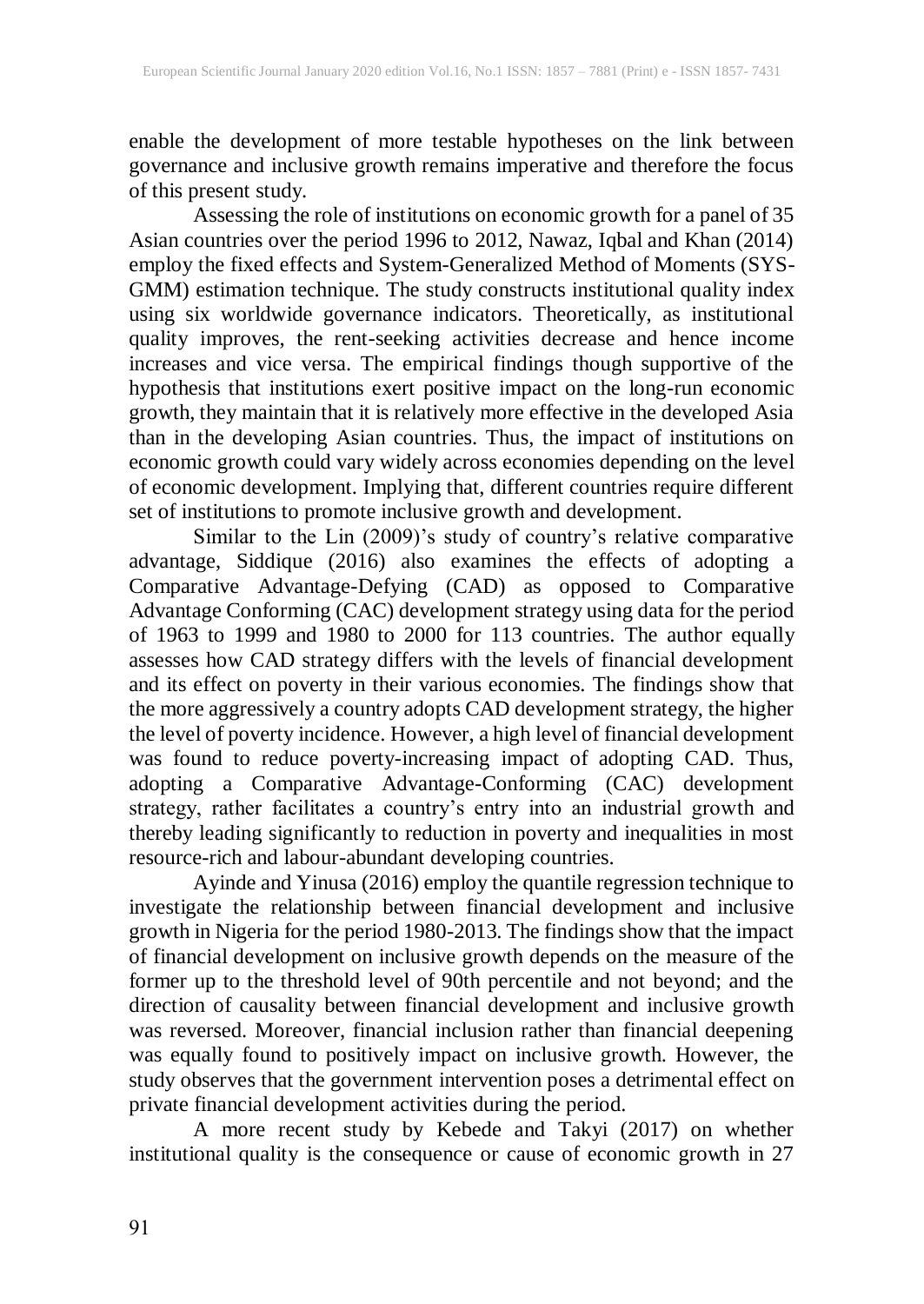Sub-Sahara African countries, using the Wald panel causality and the system GMM techniques, the co-integration test results show evidence of a long-run relationship between institutional quality and economic growth. The finding also revealed a one-way causality from economic growth to institutional quality and with no evidence of feedback. However, debt servicing and dependence on natural resources were respectively found to be negatively affecting economic growth and institutional quality. This conclusion suggests the case of resource cursed situations as being the lots of low- and low middleincome developing countries like Nigeria. Nevertheless, assuming that Kebede and Takyi (2017), Ayinde and Yinusa (2016), Nawaz, *et al.* (2014) among others, have included control variables such as interaction of institutional quality with both real GDP per person employed and financial inclusion, as well preferred development strategy indicator (technology choice index-TCI) in the estimated models, probably a more robust outcome would have resulted.

Against this backdrop, the present study was therefore deemed apt to investigate how the 'improved' political governance and the supposedly financial sector liberalizations for 'inclusion' in Nigeria has helped to foster inclusive growth; or else, what needs to be done to achieve the 'new growth path' in the economy. The study therefore, was guided by the work done on the financial inclusion-growth link, and the belief that the quality of institutions underlies the causal interactions between financial inclusion and inclusive growth. The study empirically investigates finance-inclusive growth nexus within the governance analytical framework (GAF). Notably, there seems to be no study that has considered the combined effects of real GDP per person employed, financial inclusion and institutional quality which could condition growth inclusiveness in Nigeria. Filling this potential gap, the present study objectively amines the impact of institutional quality on inclusive growth in Nigeria employing the ARDL bounds test approach.

# **Model Specification**

However, Governance Analytical Framework (GAF) stands out in identifying the way in which the quality of institutions through a broad-based financial inclusion influences inclusive growth (dependent Most importantly, this study explores how 'the new growth path' constitutes the triple-win solution the tripartite socio-economic problems of poverty, inequalities and unemployment discussed earlier particularly as it relates to what is now understood as inclusive growth in the resource-rich and labour-abundant lowincome developing economies like Nigeria.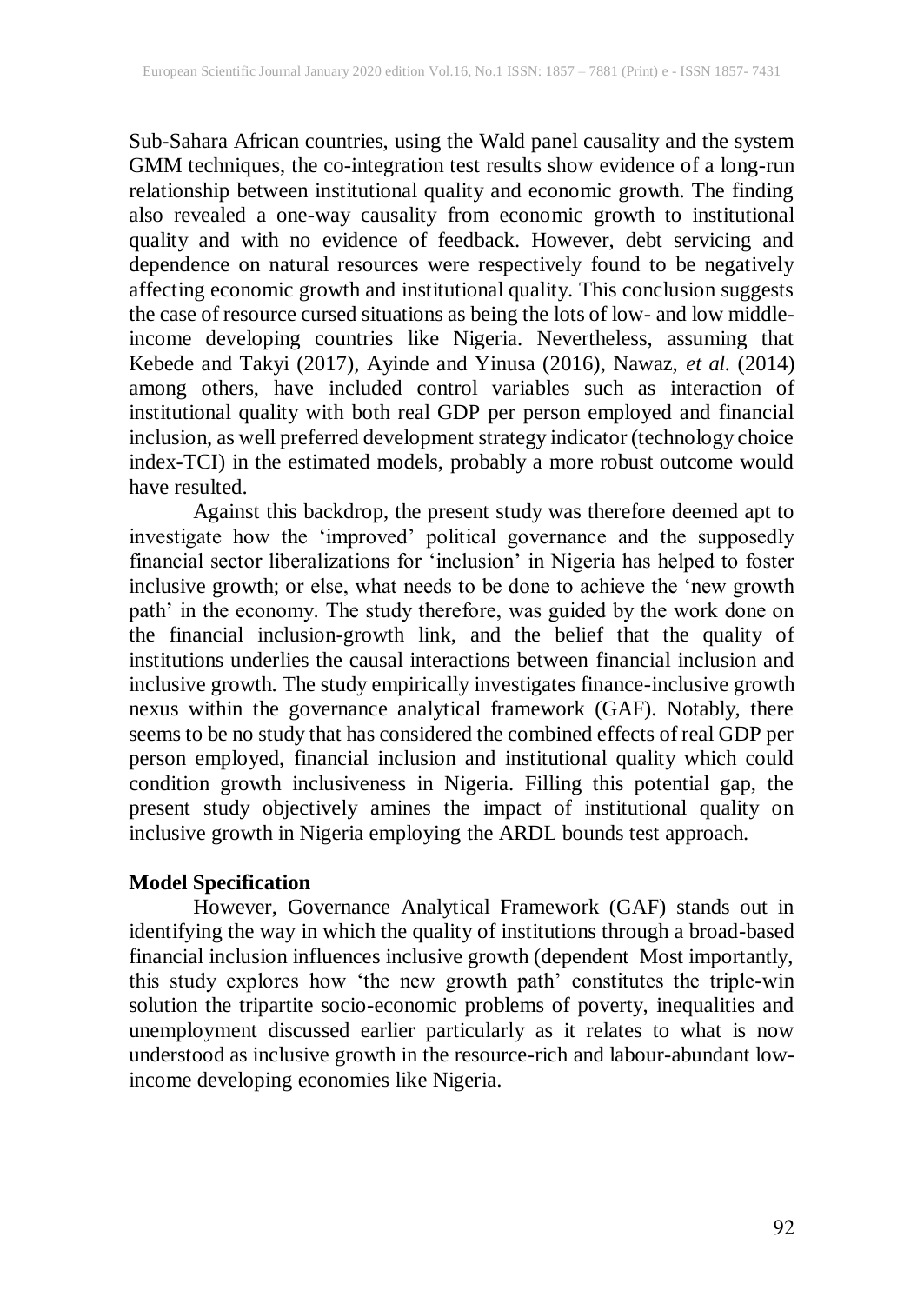

**Figure 2.1** Governance Analytical framework: adapted from Hefty (2011)

Given the state's institutional capacity and as an enabler of the production process, adopting appropriate development strategy, Tobin' s dynamic aggregative production function becomes the benchmark model which traditionally incorporates both structural and institutional development strategies of the modified form of Barro (1991) endogenous growth model, specified as:

$$
y = f(k, g) = (1 - T)Ak^{1-a} g^a \tag{3.1}
$$

where '*y'* is output growth, '*k'* represents the stock of capital both physical (*K*) and human  $(H)$ ,  $'g'$  is a vector of the country's institutional capital  $(g)$ , comprising of governance effectiveness, rule of law or judicial efficiency, democracy, control of corruption, voice and accountability, social and physical infrastructure, etc.), '*A'* refers to technological progress, and '*t'* refers to technology choice index;  $t \in (0, T)$ ,  $T > 0$  indicates inappropriate development strategy and T is a point at which institutional quality is deteriorated to such an extent that modeling framework ceases to apply. However with strong institutions, the value of technology is less than zero that is,  $T < 0$ , but with weak institution the value of T is positive. We assume a direct influence of institutional governance effectiveness on financial inclusion and inclusive growth, if its coefficient is positive and statistically significant.

Capturing the effect of institutional quality on inclusive growth of a country-specific combination of resources endowment and inclusive financial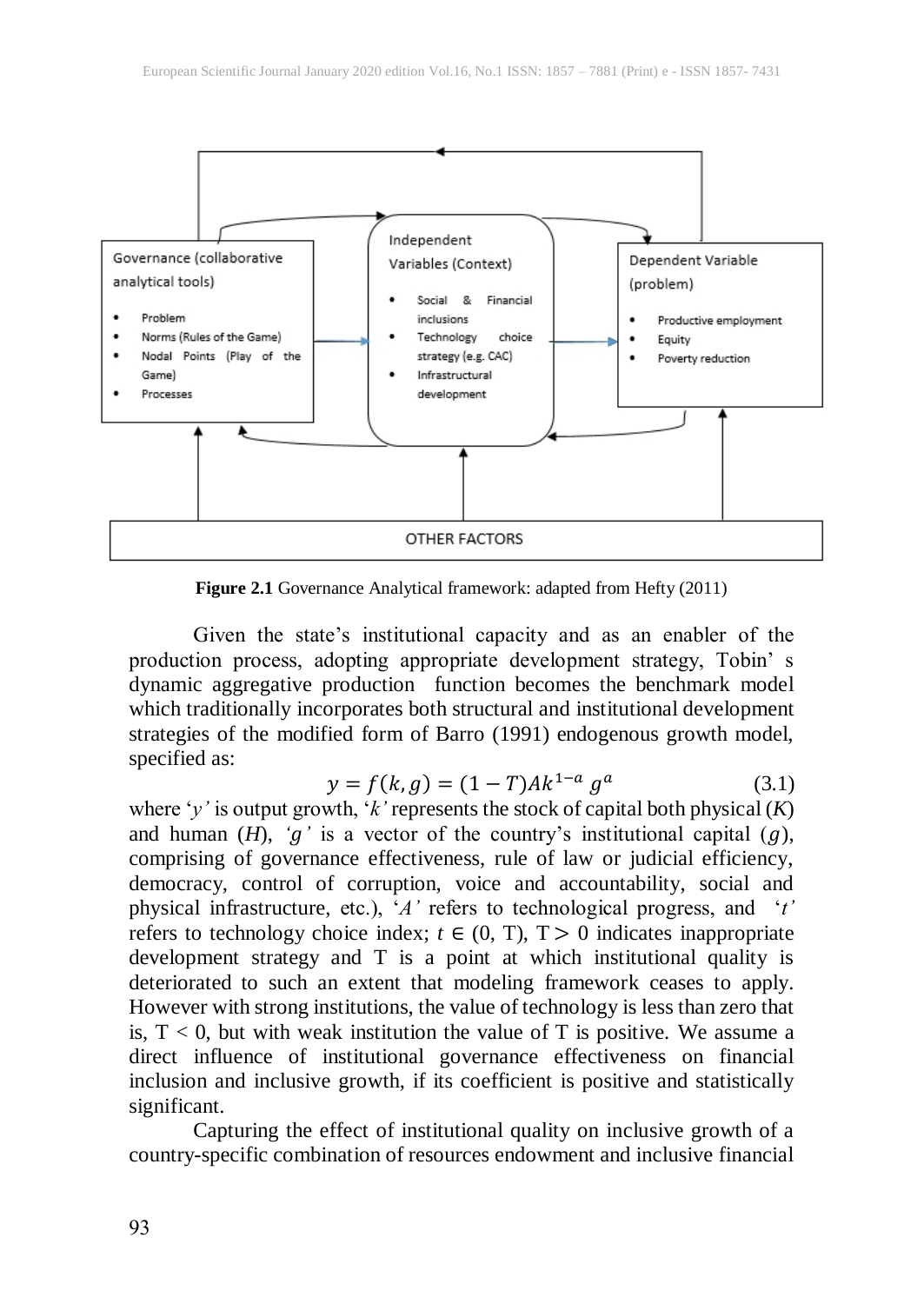system to promote a broad-based productive employment growth, the augmented Tobin (1955)'s dynamic aggregative model and Mankiw, Romer and Weil (1992)'s standard macroeconomic growth model is specified in equation (3.2) below:

$$
Y_{t} = (1 - T)A_{t} K_{t}^{\alpha_{1}} H_{t}^{\alpha_{2}} L_{t}^{\alpha_{3}} g
$$
 (3.2)

where *Y* is output, *A* is the efficiency parameter or level of technical progress meant to augment physical capital (*K*) such as machinery, building and finance; human capital, both skilled (*H*) and unskilled labour (*L*), and  $\alpha_1 + \alpha$  $2 + \alpha_3 = 1$  exhibiting the standard assumption of constant return to scale.  $g$  as earlier defined. Dividing equation (3.3) through by *L* to have productive employment growth per worker:

$$
y_t = (1 - T) A_t k_i^{\alpha_1} h_t^{\alpha_2} g \tag{3.3}
$$

Institutional effectiveness or quality is implicitly assumed to underlying equations (3.2) and (3.3) such that, institutional complementary capabilities promote appropriate development strategy for productive employment growth as specified in the empirical model of Hall, Sobel, and Crowley (2010): appropriate development strategy for productive employment growt<br>ed in the empirical model of Hall, Sobel, and Crowley (2010):<br> $y_t = \alpha_0 + \delta_1 (1 - T)h_t + \beta_1 hGEF_t + \delta_2 (1 - T)k_t + \beta_2 kGEF_t + \varepsilon_t$  (3.4)

$$
y_t = \alpha_0 + \delta_1 (1 - T) h_t + \beta_1 h G E F_t + \delta_2 (1 - T) k_t + \beta_2 k G E F_t + \varepsilon_t \tag{3.4}
$$

where *GEF* is institutional quality or effectiveness, depicting the culmination average of all the six dimensions of the worldwide governance indicators (WGIs).  $\delta_1$ and  $\delta_2$  measure the returns to human and physical capital investments in a country, while  $\beta_1$ and  $\beta_2$  indicate the degree of institutional quality attained relative to the ideal standard set as suitable to represent quality of an institutional environment.

The major concern of this present study however, is to explore the interactive links among variables of interest following Hufty (2011) and Djezou (2014) on the empirical influence of quality of institutional governance on inclusive growth as:

# $LNRGDPE_t = \alpha + \gamma LNRGDPE_{t-1} + \beta_1 IFI_t + \beta_2 GEF_t + \beta_3 RGBPE * GEF_t + \beta_4 IFI * GEF_t + \beta_5 TCI_t + \varepsilon_t$  (3.5)

where *RGDPE* represents a measure for inclusive growth (as proxy for participation and benefit-sharing in the growth process). The annual secondary time series data from 1998 to 2017 were used and mainly sourced from the Central Bank of Nigeria's statistical Bulletin and Annual Report and Statement of Accounts, National Bureau of Statistics' final Accounts, IMF's International Financial Statistics (IFS), World Development Indicators (WDIs) and Worldwide Governance Indicators (WGIs).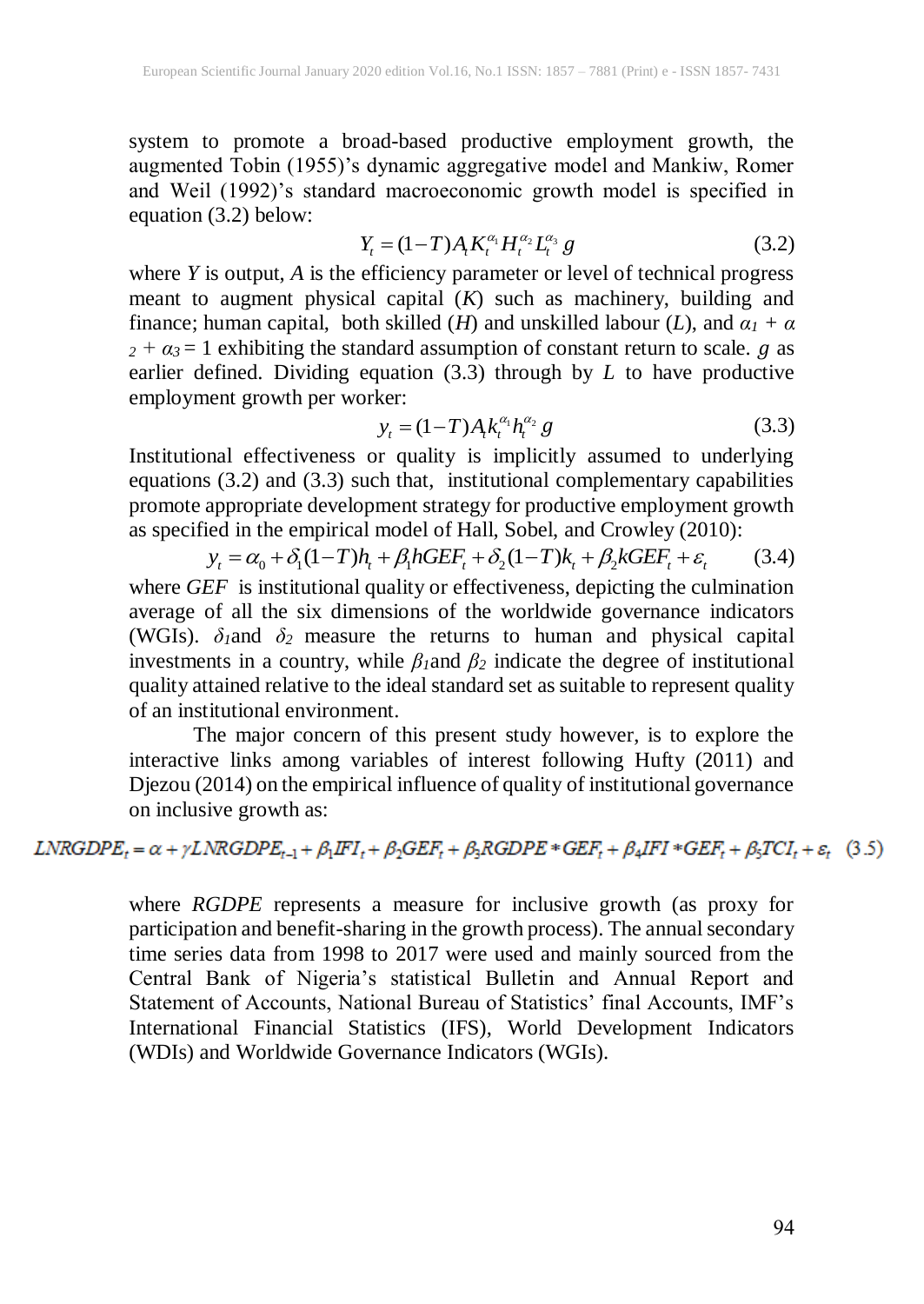#### **Analysis and Discussion**

Unit Root Tests

The study deployed conventional unit root tests such as Augmented Dickey Fuller (ADF) and Phillips-Perron (PP) techniques to test for the presence of unit root in the series. Table 1 below shows that all the series with the exception of technology choice index (TCI), were found to be nonstationary at level with constant and time trends. This shows that the variables LNRGDPE, IFI, GEFe, RGDPE\*GEFe and IFI\*GEFe were stationary at first difference. However, none of the variables is integrated at *I*(2). Therefore, since the data does not contain  $I(2)$  series, it lend support to the use of ARDL bounds testing approach to co-integration.

| Variables/Tests  | <i>t</i> -statistics | Critical  | t-statistics            | Critical  | Order of    |
|------------------|----------------------|-----------|-------------------------|-----------|-------------|
|                  |                      | Value     |                         | Value     | Integration |
|                  | Levels               |           | <b>First Difference</b> |           |             |
| ADF Test         |                      |           |                         |           |             |
| <b>LNRGDPE</b>   | $-2.7966$            | 3.6736    | $-4.7982**$             | $-3.6908$ | I(1)        |
| IFI              | $-1.6285$            | $-3.6908$ | $-3.3672*$              | $-3.0522$ | I(1)        |
| TCI              | $-5.0377**$          | $-3.8753$ | $-5.8491*$              | $-3.1754$ | I(0)        |
| <b>GEFe</b>      | $-2.2221$            | $-3.6908$ | $-4.9752**$             | $-3.7105$ | I(1)        |
| <b>RGDPEGEFe</b> | $-2.8151$            | $-3.6908$ | $-4.9904**$             | $-3.7105$ | I(1)        |
| <b>IFIGEFe</b>   | $-1.6729$            | $-3.6908$ | $-3.8433*$              | $-3.0522$ | I(1)        |
|                  |                      |           |                         |           |             |
| PP Test          |                      |           |                         |           |             |
| <b>LNRGDPE</b>   | $-2.7966$            | $-3.6736$ | $-4.8848**$             | $-3.6908$ | I(1)        |
| <b>IFI</b>       | $-1.8030$            | $-3.6908$ | $-3.3766*$              | 3.2978    | I(1)        |
| TCI              | $-1.4678$            | $-4.6679$ | $-2.0946$               | $-1.9628$ | I(1)        |
| <b>GEFe</b>      | $-2.0175$            | $-3.6908$ | $-4.9752**$             | $-3.7104$ | I(1)        |
| <b>RGDPEGEFe</b> | $-2.8151$            | $-3.6908$ | $-5.1956**$             | $-3.7105$ | I(1)        |
| <b>IFIGEFe</b>   | $-1.6729$            | $-3.6908$ | $-3.9091*$              | $-3.7105$ | I(1)        |

**Table 1:** Unit Root Tests (Augumented Dickey Fuller (ADF) and Philips-Perron (PP)

Note: The asterisk (\*, \*\*,\*\*\*) denote the rejection of the unit root hypothesis at the1%, 5% and 10% significance levels respectively.

*Source: Authors, 2019*

Essentially, the null hypothesis for the presence of unit root at levels was rejected for all the variables with the exception of technology choice index (TCI), suggesting that all the series were integrated but after differencing them.

#### Cointegration Test Result

In order to establish the existence of a long-run equilibrium relationship among the variables, the co-integration test aapplied in this study was the Autoregressive Distributed Lag (ARDL) Bounds testing to co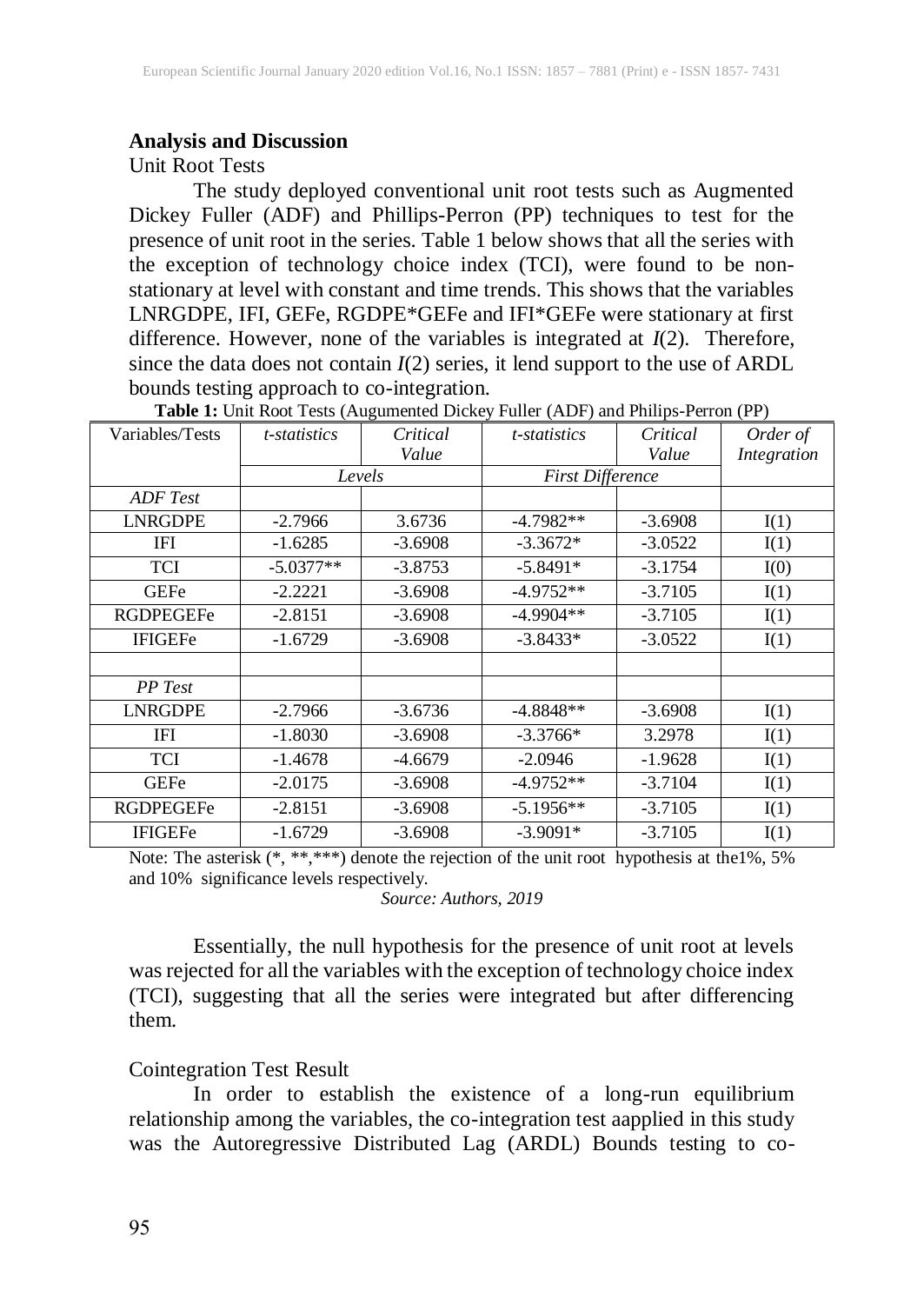integration procedure proposed by Pesaran *et al.,* (2001). This approach has certain econometric advantages in comparison to other co-integration procedures (Engel & Granger, 1987; Johansen 1988; Johansen & Juselius, 1990). One, the approach is applicable regardless of whether the underlying regressors are stationary at *I*(0) or *I*(1) or a mixture of both. Moreover, unlike most of these traditional co-integration procedures which are valid for large sample, the approach is not only suitable for small sample size study (Pesaran *et al.,* (2001), but it is of equally far more superior to them all (Narayan, 2005). In addition, it provides unbiased estimates of the long-run model and valid *t*statistics even when some of the regressors are endogenous (Harris & Sollis, 2003).

While the lag order of the variables is given in the second column of the Table 2 below, the Bounds test results are reported in the lower segment of the same Table. The calculated *F*-statistics (15.9350) in the ARDL regressions was found to exceed the upper Bounds critical values of 3.35, 3.79 and 4.68 for significance levels of 10%, 5% and 1%. This implies that the null hypothesis of no co-integration can be rejected at the three conventional significance levels. In other words, there exists a long-run relationship among the series. Thus, inclusive growth indicator (RGDPE), institutional quality index (GEFe), index of financial inclusion (IFI), proxy for the country's resource endowment and development strategy (TCI) and the interacted variables of both institutional quality and real GDP per person employed (RGDPEGEFe) and inclusive finance (IFIGEFe) are co-integrated or comoving in Nigeria over the period of 1998 to 2017.

| Bounds testing to Cointegration          |                    |      |                        | Diagnostic     |            |
|------------------------------------------|--------------------|------|------------------------|----------------|------------|
|                                          |                    |      |                        |                | tests      |
| <b>Estimated Models</b>                  | Optimal lag length | $F-$ |                        | $\mathbb{R}^2$ | Adj- $R^2$ |
|                                          |                    |      | statistics             |                |            |
| ifi<br>lnrgdpe<br>f(tci,<br>gefe,<br>$=$ | 1, 1, 1, 1, 1, 1   |      | 15.9351*               | 0.995          |            |
| rgdpegefe ifigefe)                       |                    |      |                        |                | 0.981      |
| Significant Level                        |                    |      | <b>Critical Values</b> |                |            |
|                                          |                    |      |                        | Lower          | Upper      |
|                                          |                    |      |                        | bounds         | bounds     |
|                                          |                    |      |                        | (I(0))         | I(1)       |
| 1%                                       |                    |      |                        | 3.41           | 4.68       |
| 5%                                       |                    |      |                        | 2.62           | 3.79       |
| 10%<br>2.26                              |                    |      |                        |                | 3.35       |

|  |  | Table 2: Results of the Bounds Co-integration Test |  |
|--|--|----------------------------------------------------|--|
|  |  |                                                    |  |

Note: \*,\*\* and \*\*\* represent significance at 1, 5 and 10% level respectively. *Source: Authors, (2019)*

Since the existence of a long-run relationship among the series was established, the researchers proceeded to estimate the long-run behavioural equilibrium relationship using the vector error correction (VEC) model within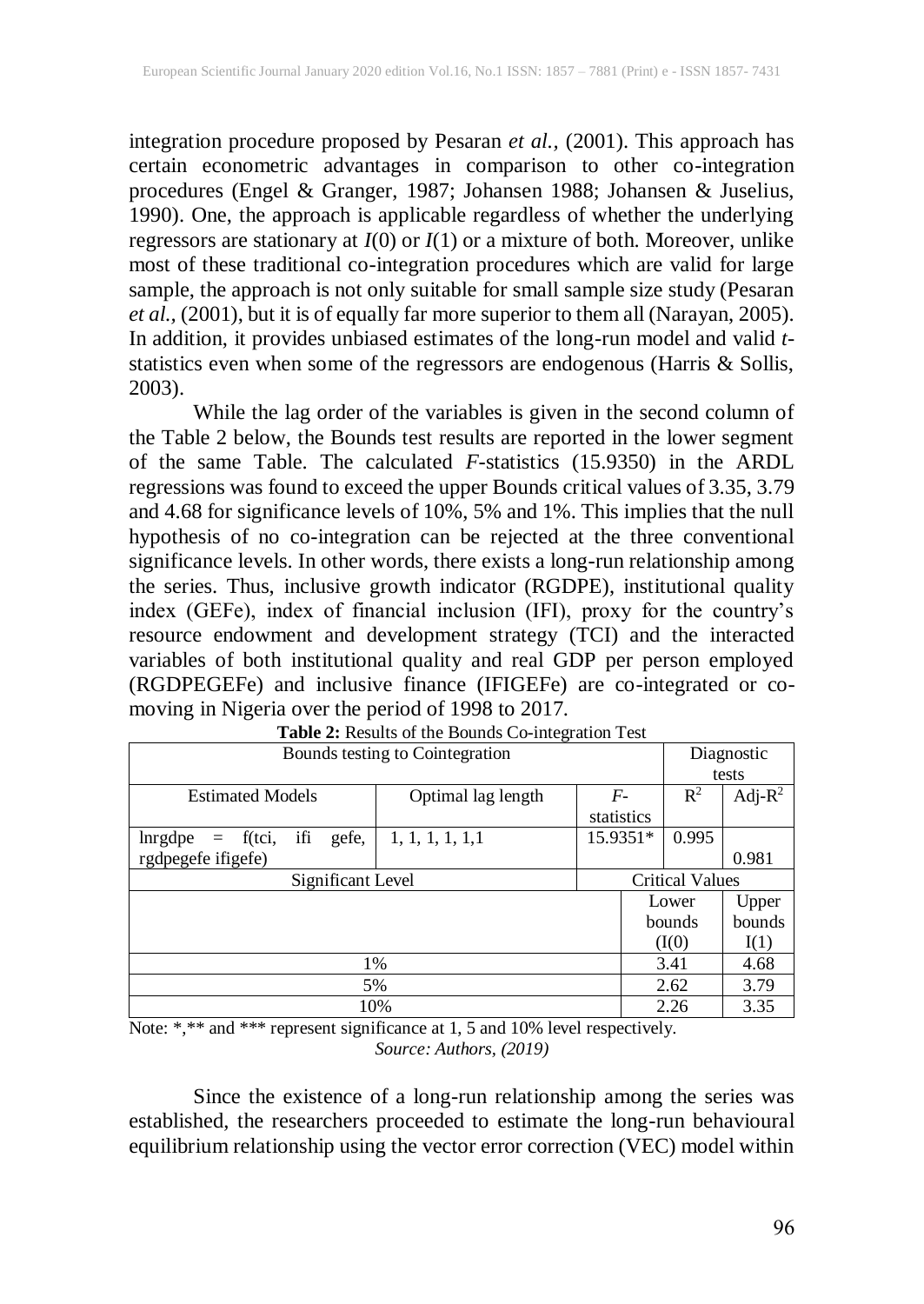the ARDL framework. The results of the estimated cointegrated vectors are presented in Table 3 below. The evidence that there exists a long-run relationship among the variables suggests the estimation of the autoregressive distributed lag (ARDL) bounds testing approach to cointegration framework for specifically achieving the stated objective.

# Results of Institutional Quality and Inclusive Growth using Autoregressive Distributed Lag Model

The result conforms to the literature that the indicators of financial inclusion and institutional quality factor are positively related to inclusive growth. This suggests that an improved institutional quality would bring about a rise in real GDP per person employed via broad-based financial inclusiveness in Nigeria. This finding also implies that improvement of social infrastructure services such as health and education would generate substantial productive employment capabilities.

Interestingly, the relationship between the inclusive growth variable and the interaction of the financial inclusion with the institutional quality is both positive and statistically significant. Specifically, a 1% improvement in the quality of institutional governance can stimulate productive employment growth by 42% in the long run. However, the country's resources endowment indicator (TCI), in contrary to the a-*p*riori expectation revealed positive and weakly statistically significant, indicative of the country's adoption of a comparative advantage defying (CAD) as opposed to the appropriate comparative advantage conforming (CAC) development strategy. Moerover, it was found that the long-run relationship between inclusive growth and the interaction of real GDP per person employed with the institutional variable was negative but statistically significant at 1% level

| <b>Short-Run Estimates</b>                         |                                            |                                      |                                             |                                      |
|----------------------------------------------------|--------------------------------------------|--------------------------------------|---------------------------------------------|--------------------------------------|
| Variable                                           | Coefficient                                | Std. Error                           | t-Statistic                                 | Prob.                                |
| D(TCI)                                             | 0.0023                                     | 0.0006                               | 4.1827                                      | 0.0139                               |
| D(IFI)                                             | 0.0077                                     | 0.0019                               | 4.0696                                      | 0.0152                               |
| D(GEFE)<br>D(RGDPEGEFE)<br>D(IFIGEFE)<br>$ECM(-1)$ | 0.4620<br>$-1.0103$<br>0.0065<br>$-1.3047$ | 0.0845<br>0.0566<br>0.0017<br>0.1487 | 5.4683<br>$-17.8576$<br>3.8140<br>$-8.7725$ | 0.0054<br>0.0001<br>0.0189<br>0.0009 |
| <b>Long Run Estimates</b>                          |                                            |                                      |                                             |                                      |
| Variable                                           | Coefficient                                | Std. Error                           | t-Statistic                                 | Prob.                                |
| TCI                                                | 0.0006                                     | 0.0004                               | 1.7629                                      | 0.1527                               |

**Table 3:** Results of the Estimated Short-Run ad Long-Run ARDL Model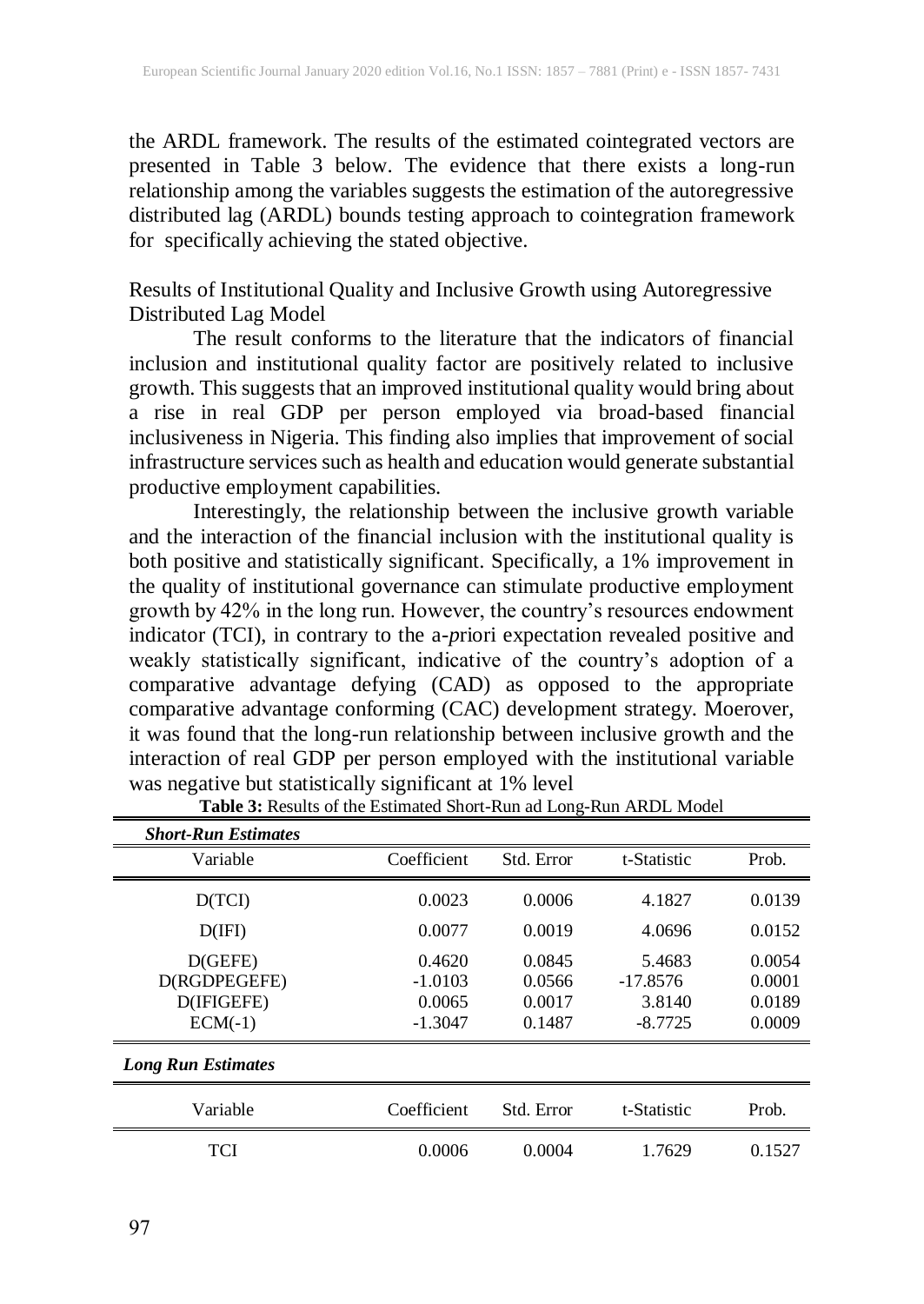| $R^2 = 0.99$                    | $\bar{R}^2 = 0.98$  |                  | $F - stat = 73.7$     |                  |
|---------------------------------|---------------------|------------------|-----------------------|------------------|
| C                               | $-0.6836$           | 0.0487           | $-14.0237$            | 0.0002           |
| <b>IFIGEFE</b>                  | 0.0063              | 0.0018           | 3.5807                | 0.0232           |
| <b>GEFE</b><br><b>RGDPEGEFE</b> | 0.4226<br>$-0.9470$ | 0.0395<br>0.0140 | 10.7112<br>$-67.8165$ | 0.0004<br>0.0000 |
| IFI                             | 0.0079              | 0.0020           | 3.8682                | 0.0180           |
|                                 |                     |                  |                       |                  |

\*, \*\* & \*\*\* denote significance at 1%, 5% and 10% level respectively

Source: Authors, 2019

Based on the short-run dynamics, the estimates of the error correction model presented in the Table 3 support the results of the long-run estimates. The error term (ECM(-1)) is negative and highly statistically significant, thus corroborating the results of the cointegration tests of the existence of a stable long-run relationship among the variables. The value of error correction term at -1.31 shows that well over 100% (131%) of the previous year's deviation from log-run equilibrium would be restored within a year. Consistent with previous studies on governance and institutional quality (Zhuang, 2010; Chang, 2011; Acemoglu & Robinson, 2013), real GDP per person employed is positively related to institutional quality. So, as quality of institutional governance becomes better, the broad-based productive capacity of the economy is significantly enhanced with approximately coefficient elasticity of one. The implications of this in the short-run are that efforts to improve institutional governance in Nigeria would have positive impact on the socioeconomic life of the citizens including the poor and the vulnerable group.

In line with a *p*riori expectation, institutional quality was found to be a major determinant of inclusive growth having a positive impact on formal financial services (availability and usage of banking services) during the period investigated. The dominant plausible explanation for these findings could partly be attributed to the transition to democratic governance since 1998. While the interaction of institutional factors with financial impacts positively and statistically significant on inclusive growth, the interaction of governance variable with the real GDP per person employed (RGDPEGEFE was negative, even though strongly statistically significant. Surprisingly, however, it was observed that contrary to the a-*p*riori expectation, the structural variable TCI) positively and statistically significantly impacted on the broad-based productive growth, thus revealing the failure of successive Nigerian governments to adopt appropriate development strategy in converting the nation's huge potentialities into realities of transformative development over the years.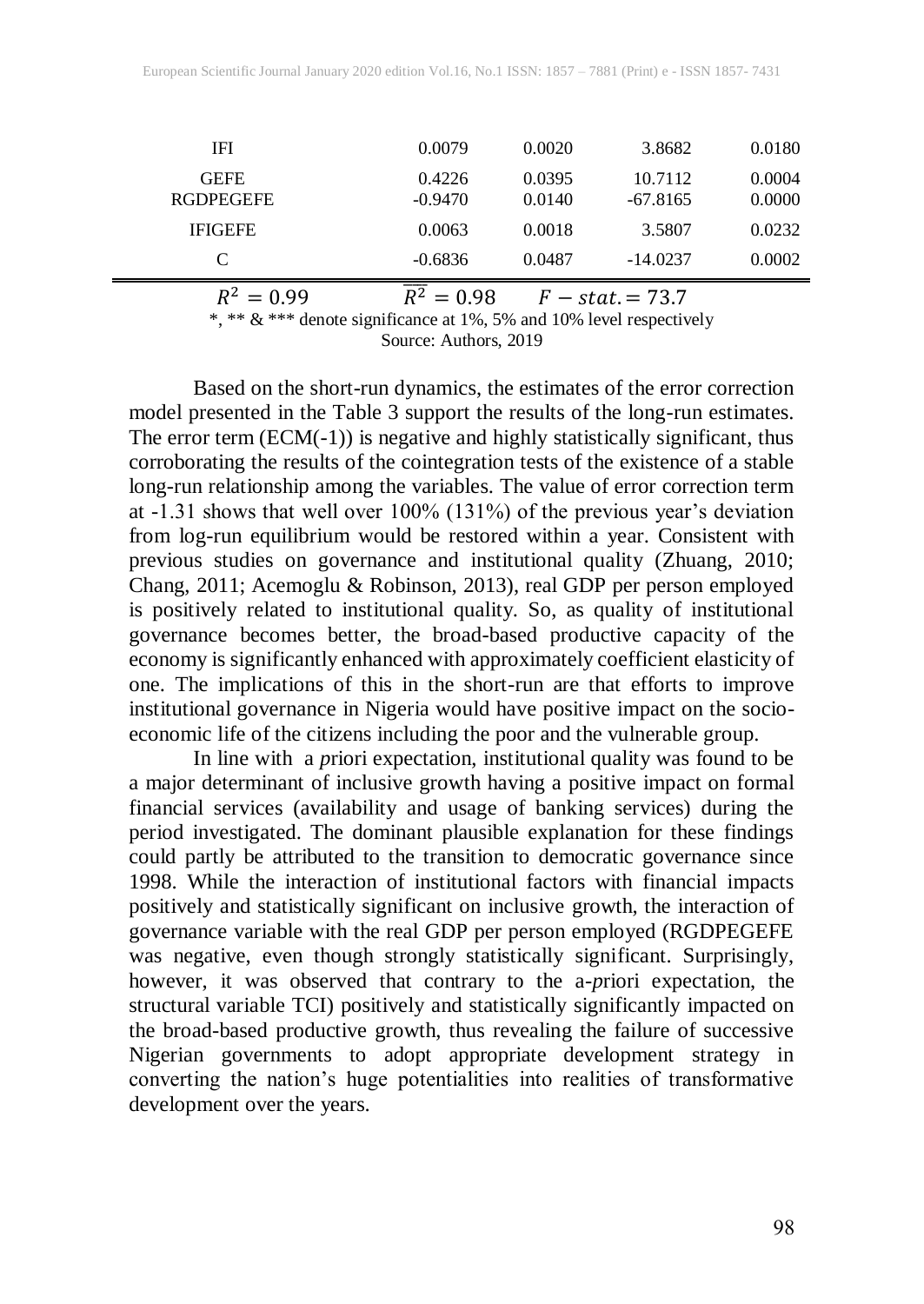# Stability Test

A diagnostic test for parameter stability was conducted and the result is presented in Table 4 and Figure 2.2 below. All the parameters of the model satisfied the stability condition which further confirms the stationarity properties of the model. Since the autoregressive (AR) process was found to be stable, that is, all the five roots of the characteristic AR polynomial have absolute value less than one and lie inside the unit circle, it implies that the impact of shocks in the variables would diminish over time and the parameter estimates would produce stable dynamics for the inclusive growth model.

The study also estimated the recursive coefficients of the residuals to test for the stability of the long-run estimated parameters together with the short-run movements for the equations. It employed cumulative sum (CUSUM) tests proposed by Borensztein *et al.* (1998) and earlier used by Pesaran and Pesaran (1999) to test the stability of the long-run coefficients. Figure 2.2 plots the CUSUM statistics for equation (3.5). It can be seen from the Figure that the plot of CUSUM stays within the critical 5 per cent bounds that confirms the long-run relationships among variables and thus shows the stability of coefficients.



The policy implications based on the Lin's growth identification and facilitation framework in resource-rich and labour-abundant developing countries like Nigeria, is that more credible institutional capacities are required to anchor and coordinate an inclusive growth-enhancing process over a longer term. Thus, a high level of inclusiveness becomes the uppermost policy-priority of any growth-oriented institutional leadership, effectively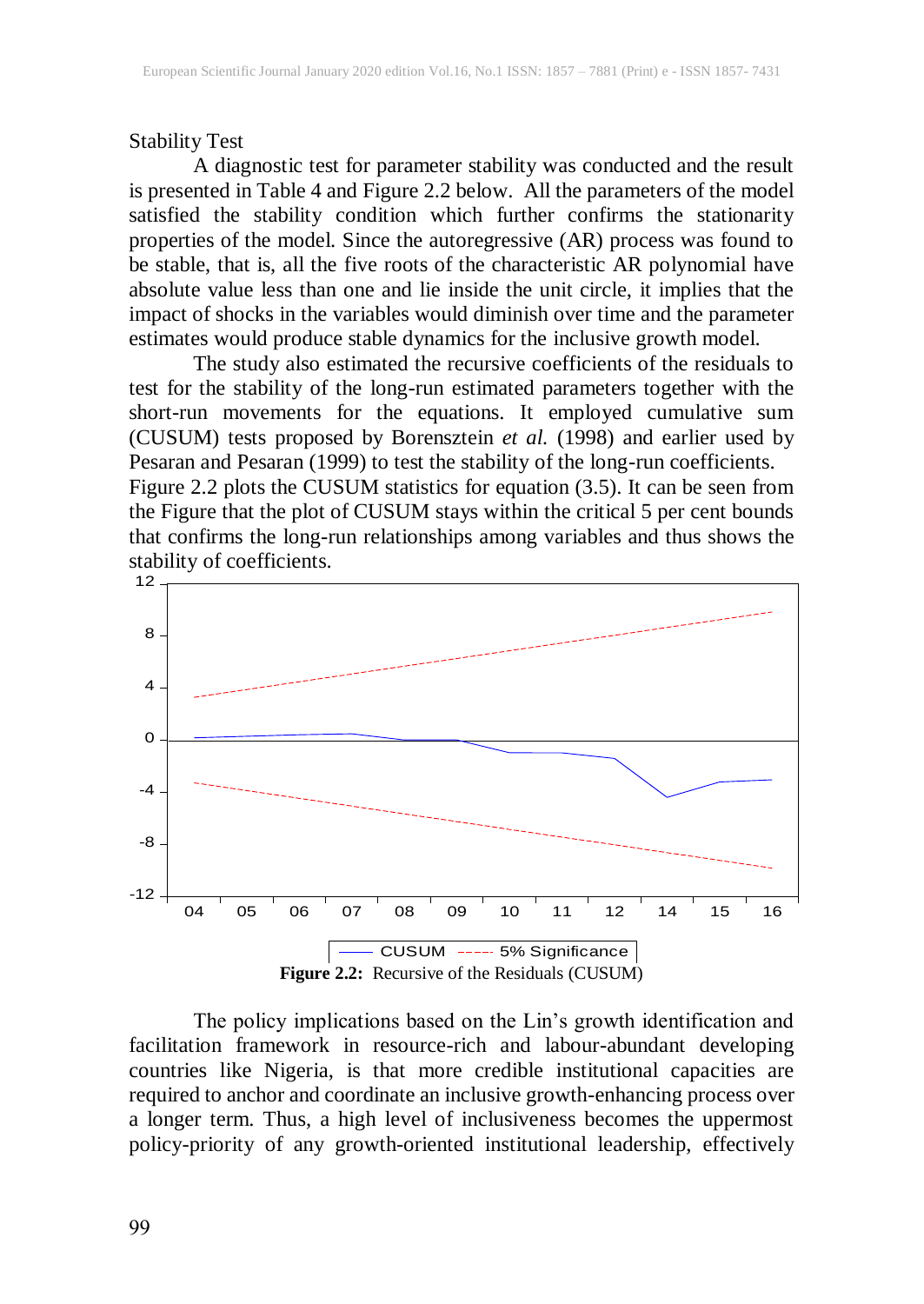tackling those tripartite socio-economic problems earlier on discussed as being the peculiar development challenges of most developing countries. Moreso, the inverse relationship between institutional quality and the preferred development strategy index calls for a consideration by policymakers.

#### Diagnostic Tests for Residuals

From the results of the diagnostic tests conducted and reported in appendix B, the Breusch- Godfrey Langrange Multiplier (LM) test did not reject the null hypothesis which stated that 'there is no serial correlation'. This indicated that the error terms were not serially correlated at the 95% confidence intervals. Similarly, the results of the heteroscedasticity tests (with no cross terms) did not reject the null hypothesis of 'homscedasticity'. This implied that the error terms had constant variance, as the disturbances certified the equal variance assumption. However, the Ramsey RESET test did not reject the null hypothesis of 'no misspecification in all the estimated equations, confirmining that the error correction models were free of specification errors.

| Test                  | F-statistic | Probability |
|-----------------------|-------------|-------------|
| $X^2$ SERIAL          | 1.2580      | 0.4474      |
| $X^2$ ARCH            | 0.2708      | 0.6099      |
| $X^2$ WHITE           | 0.9898      | 0.5567      |
| X <sup>2</sup> RAMSEY | 7.510244    | 0.2699      |
| NORMALITY TEST        |             | 0.7735      |

**Table 4:** Diagnostic Tests

Note:  $X^2$  *Serial* is for serial correlation.  $X^2$  *ARCH* is for autorgressive conditional heteroscedasticity. *X <sup>2</sup> WHITE* is for white heteroscedasticity and *X <sup>2</sup> RAMSEY* for Ramsey Reset test.

These results indicated that the short-run models passed all the relevant diagnostic tests, since there could be no suspicion of multicolinearity among the variables when the functional forms of the models were well specified and the disturbances had equal variances. Moreover, the problem of endogeneity was largely unexpected when the error terms were serially uncorrelated, with the regressors being the lagged values.

In order to achieve the study's objective, the study employed the conventional unit root (Augmented Dickey Fuller and Philips-Perron) to test the stationarity properties of the study's variables. The results showed that all the series except resources endowment indicator (TCI) were non-stationary in their levels, but become stationary after taking the first difference. Hence, we conclude that all series are combination of *I*(0) and *I*(1) at the 5 per cent level of significance. This confirmed the relevance and justification for the use of the ARDL cointegration approaches employed.

Looking at the effect of institutional factors on the measures of financial inclusion (IFI) and inclusive growth (RGDPE) in Nigeria during the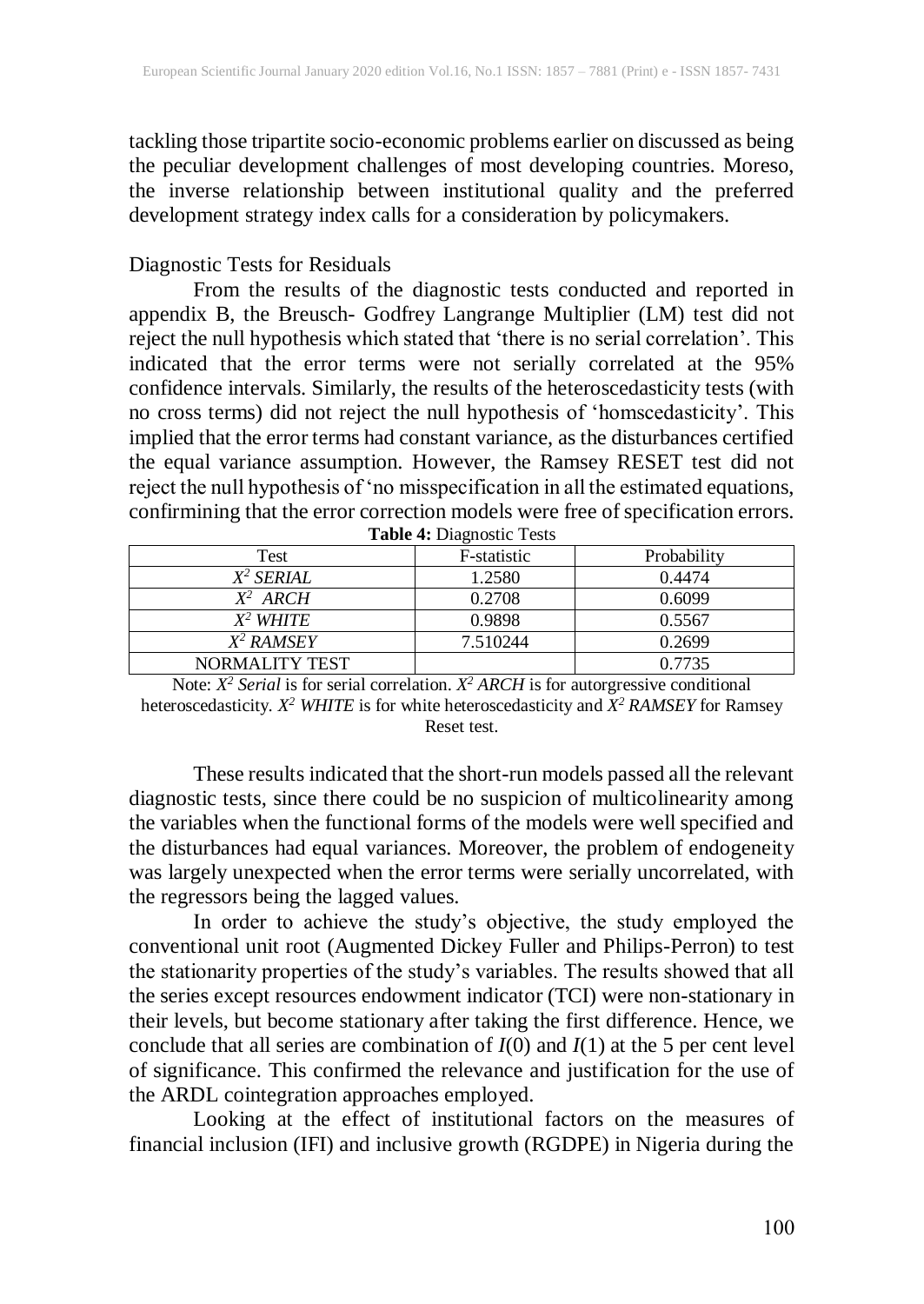period, an important finding is that the long-run relationship between the real GDP per person employed (RGDPE) and its interaction with the institutional variable (RGDPEGEFE) was negative but statistically significant at 1% level.

Consistent with the a-*p*riori expectation, the coefficient of the immediate past value of inclusive growth was positively significant at the 5% level.

On the whole, one of the most important findings that emerged from the regressions discussed above was the strength of the relationship between the composite variable of financial inclusion and institutional quality and inclusive growth. This was not unexpected, since previous studies (King & Levine, 1993a & b; Owusu & Odhambo, 2014; Stiglitz, 2016) on financial development-growth nexus has shown the existence of such a similar dynamic relationship between them. However, the country's resources endowment indicator (TCI) behaved contrarily to the a-*p*riori expectation being positive and weakly statistically significant, revealing the country's wrong adoption of a comparative advantage defying (CAD) as opposed to the relevant comparative advantage conforming (CAC) development strategy. While the interaction of institutional factor with formal banking services was found to positively influenced inclusive growth, the interaction of governance variable with the real GDP per person employed (RGDPEGEFE) was negative, even though strongly statistically significant. Another important finding was that the long-run relationship between the real GDP per person employed (RGDPE) and its interaction with the institutional variable (RGDPEGEFE) is negative but statistically significant at 1% level. Thus, an inclusive growth, besides being the policy-priority of every purposeful government, its farfetching effects cannot be assessed in an institutional vacuum.

Although, the present study has identified some critical results about the relationship between institutional quality, financial inclusion and inclusive growth, the data employed in this analysis had serious limitations. Owing to lack of appropriate data on financial inclusion (IFI) and the country's preferred development strategy (TCI), the researchers were unable to incorporate many aspects of these variables in the study. For instance, only data on two dimensions(availability and usage) as against the standard three (accessibility, availability and usage) of formal financial services were available for use in this study. Moreover, in the construction of technology choice index, the computation considered only the value-added ratio of labour employment in manufacturing sector to the country's labour force. Meanwhile, the construction of TCI could also as well include value-added in other sectorial activities besides the manufacturing sector.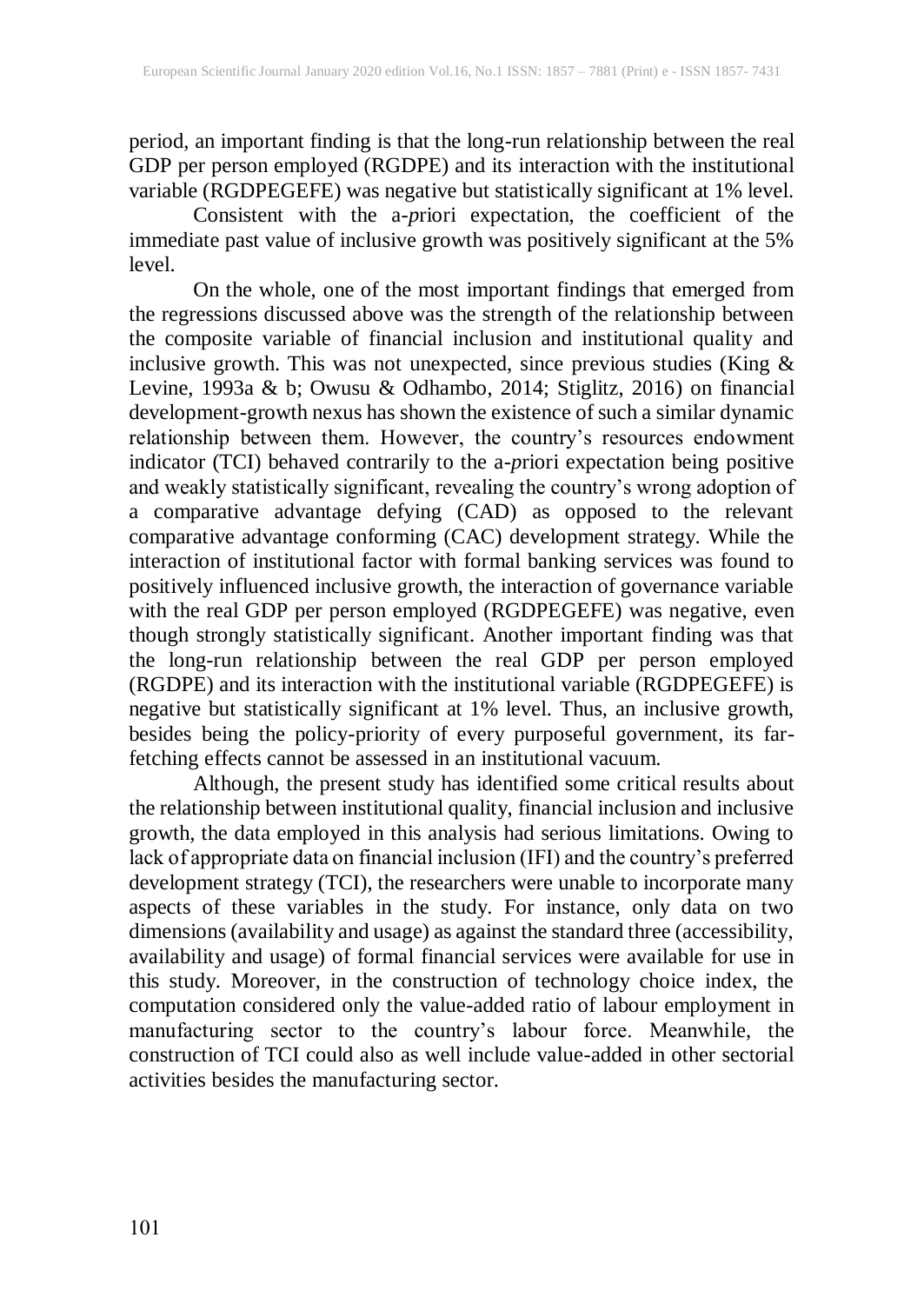#### **Conclusion**

We advanced the fields of both new institution economics (NIE) and new structural economics (NSE) by incorporating technology choices index (CAC or CAD), together with the interacted variables of institutional quality with financial inclusion and real GDP per person employed in Nigeria. The study concluded that institutional quality had an overall significant effect on financial inclusion and inclusive growth in Nigeria. Institutional quality is therefore a critical motivator of inclusive growth. Thus, by virtue of itsrelative capacity to create equitable economic opportunities, the state institution plays a vital role in harnessing both human and natural resources in Nigeria to achieve a broad-based productive employment growth.

It is therefore recommended that institutional improvement beyond the present liberal democratic threshold is much needed to effectively harness the human capital resource base. Specifically, the Nigerian government should adopt labour-intensive development strategy aimed at integrating the active poor households into productive activity for optimal value-chain financegrowth inclusiveness in line with Lin's comparative advantage conforming hypothesis. This approach will largely address the issues of the protracted socio-economic problems of pervasive poverty, huge inequality gaps and jobless growth in the resource-rich and labour-abundant Nigerian economy.

#### **References:**

- 1. Acemoglu, D. & J. Robinson, (2013). *Why Nations fail: The origin of power, prosperity and poverty.* London, Profile Book Ltd.3A Exmouth House Pine Street.
- 2. Ajayi, S. (2002). "Institutions: The missing links in the growth process?" *Presidential address delivered at the 43rd Annual Conference of the Nigerian Economic Society held in Lagos,* August, 2002.
- 3. Anders, O. K. & Tamayo, O. N. (2015). Measuring inclusive growth experiences: five criteria for productive employment, *Paper Presented at UNU-WIDER's Conference, Helsinki, September 20-21*.
- 4. Ayinde, T. & Yinusa, O. (2016). Financial development and inclusive growth in Nigeria: A threshold analysis, *Acta Universitatis Danubius Economica, 12(4), 326-346.*
- 5. Barro, R. J. (1991). Economic growth in a cross-section of countries, *Quarterly Journal of Economics*, *106*(2), *407-443.*
- 6. Briguglio, L. (2016). Good governance and economic growth: A focus on small island developing economies, Seminar paper presentation at the University of Mauritius, 2016.
- 7. Bruno, L.; Douarin, E. Korosteleva J. & Radosevic, S. (2015). Technology choices and growth: new testing new structural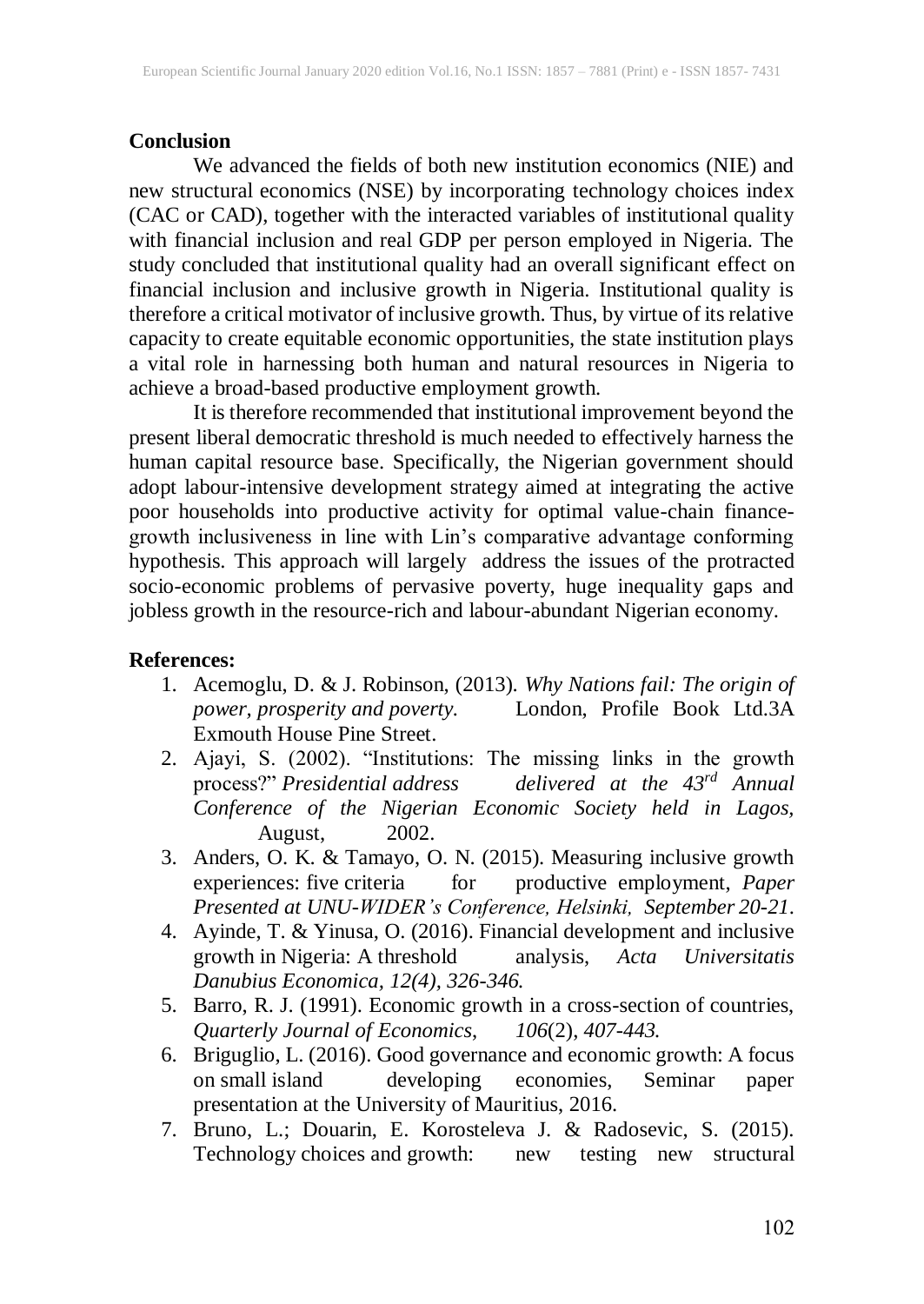economics in transition economies, *Journal of Economic Policy Reform*18(2), 131- 152.

- 8. Chang, H. (2011). Institutions and economic development: theory, policy and history, *Journal of Institutional Economics, 7(4), 473-498*.
- 9. Durlauf, S. N., Johnson P. A. and Temple, J. R. W. (2005). "Growth econometrics", in Durlauf S.N. and Aghion, P. (eds.), Handbook S.N. and Aghion, P. (eds.), Handbook of economic growth, Elsevier.
- 10. Engel R. F. & Granger C. W. (1987). Cointegration and error correction representation: estimation and testing, *Econometrica*, 55(2), 251-276.
- 11. Ghatak, S. (2003). *Introduction to development economics, 4th edition.* Routledge Taylor & Francis Group, 11 New Fetter Lane, London.
- 12. Harris R. & Sollis R. (2003). *Applied time series modelling and forecasting,* Wiley, West Sussex.
- 13. Hufty M. (2011). Investigating policy processes: the governance analytical framework (GAF). *Research for Sustainable Development: Foundations, Experiences, and Perspectives,* University of Bern, 6, 403–424.
- 14. Johansen S. (1988), 'Statistical analysis of cointegration vectors', *Journal of Economic Dynamics and Control*, 12(2), 231-254.
- 15. Johansen S. & Juselius K. (1990), 'Maximum likelihood estimation and inference on cointegration with applications to the demand for money', *Oxford Bulletin of Economics and Statistics*, 52(2), 169-210.
- 16. Kebede, J. & Takyi, P. (2017). Causality between institutional quality and economic growth: evidence from Sub-Saharan Africa, *European Journal of Economic and Financial Research, 2(1), doi 10.5281/zenodo.438146.*
- 17. King, R. & Levine, R. (1993a). Financial and growth: Schumpeter Might be right, *Quarterly Journal of Economics 108, No. 3, 717-737.*
- 18. Kurtz, M. & Shrank, A. (2007). Growth and governance: models, measures, and mechanisms, *The Journal of Politics, 69(2), 538- 554.*
- 19. La Porta, R., F. Lopez-de-Silanes, A.Shleifer, & R. Vishny (1998). The quality of government, *Journal* of Law, *Economics*, and quality of government, *Journal of Law, Economics, and Organization 15(1) 222-79.*
- 20. Lin, J. Y. (2009). Development strategies for inclusive growth in developing Asia, Paper Presented at Asian Development Bank's Distinguished Speakers Program, 11 October, Manila, Philippines.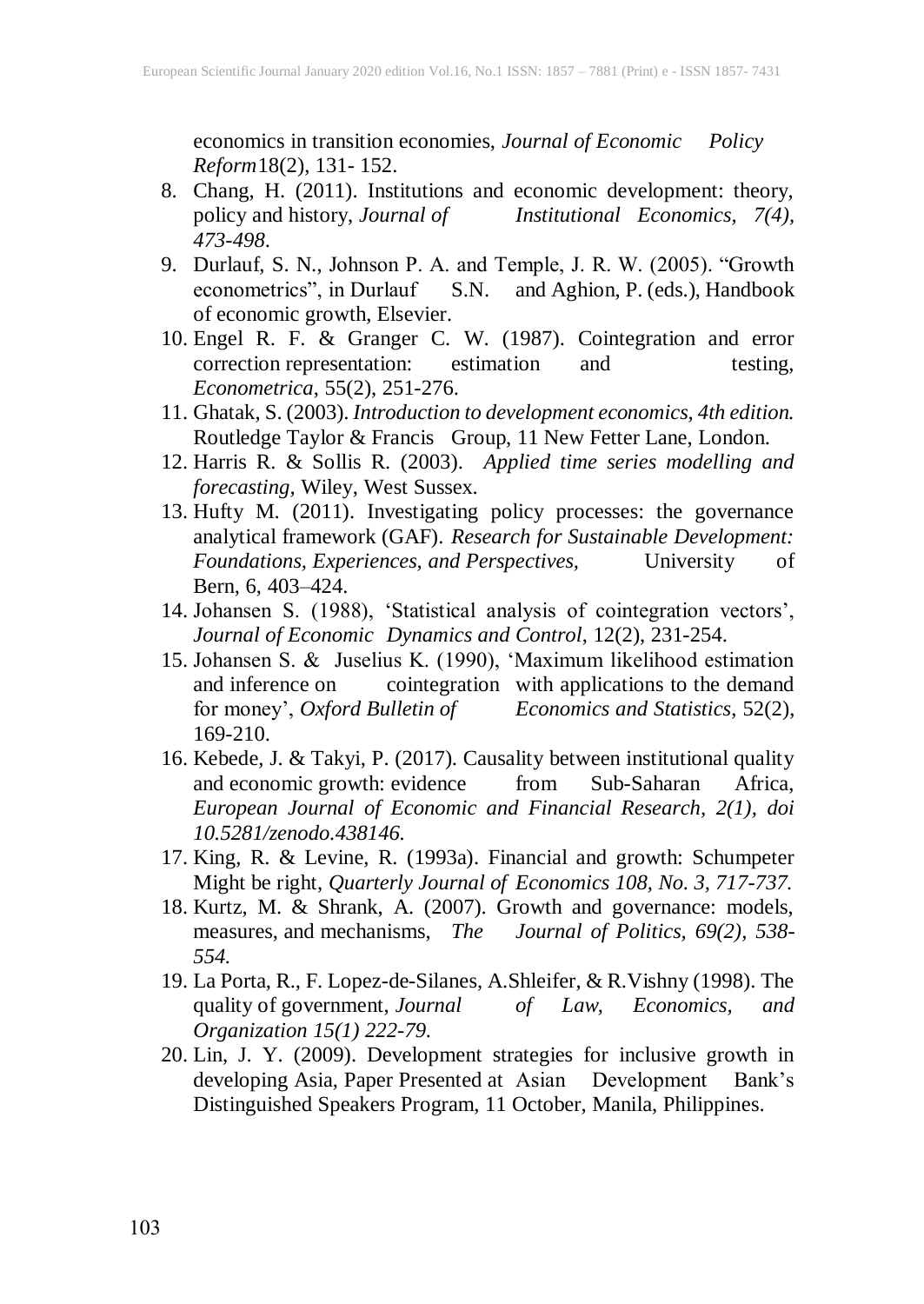- 21. Mankiw, N. Romer, G. & Weil, D. (1992). A contribution to the empirics of economic growth, Quarterly Journal of empirics of economic growth, *Quarterly Journal of Economics, 107(5), 407-437.*
- 22. Martinez, M. & M. Mlachila (2013). The quality of the recent high growth episodes in Sub-Saharan Africa, *International monetary* growth episodes in Sub- Saharan *fund working paper,*13/53, African department.
- 23. Nawaz, S., Iqbal, N. & Khan, M. (2014). The impact of institutional quality on economic growth: panel evidence, *The Pakistan Development Review 53(1), 15-31.*
- 24. Onwusu, E. & Odhiambo, M. (2014). Financial liberalisation and economic growth in Nigeria: an ARDL-<br>
Journal of Economic Policy Reform, 17(2), 164–177, *Journal of Economic Policy Reform*, *17(2), 164–177, http://dx.doi.org/10.1080/17487870.2013.787803*
- 25. Ozughalu,U. & Ogwumike, F. (2015). Inclusive growth and poverty reduction in Nigeria, *Bullion Publication of the Central Bank of Nigeria (CBN), 39(4),* 15-27.
- 26. Peet, R. & Elaine, H. (2009). *Theories of development: contentions, arguments, alternatives,* The Guilford Press, New York, 2 nd edition, 165- 270.
- 27. Pesaran M. H. & Shin Y. (1999), *An autoregressive distributed-led modelling approach to cointegration analysis,* Cambridge University Press, Cambridge.
- 28. Pesaran M. H. & Shin Y., Smith R. J. (2001), 'Bounds testing approaches to the analysis of level relationships', *Journal of Applied Econometrics*, 16(3), 289-326.
- 29. Phillips, P.C. and P. Perron, 1988. Testing for a unit root in a time series regression. Biometrika, 75(2): 335-346.
- 30. Rodrik, D. (2008). One Economics, many recipes: globalization, institutions, and economic growth, Princeton, Princeton University Press.
- 31. Sachs, I. (2005). From poverty trap to inclusive development in less developed countries, *Economic and Political Weekly, 39(18), 1802- 1811.*
- 32. Saez, L. (2013). Methods in governance research: a review of research approaches, *effective states and inclusive development research (ESID) Working Paper, No. 17.* University of Manchester, United Kingdom.
- 33. Sarma, M. & Pais, J. (2008). Financial inclusion and development, *Journal of International Development, 23, 613-628.*
- 34. Siddique, A. (2016). Comparative advantage defying development strategy and cross-country poverty incidence, *Journal of Economic Development 41(4), 45-78*.